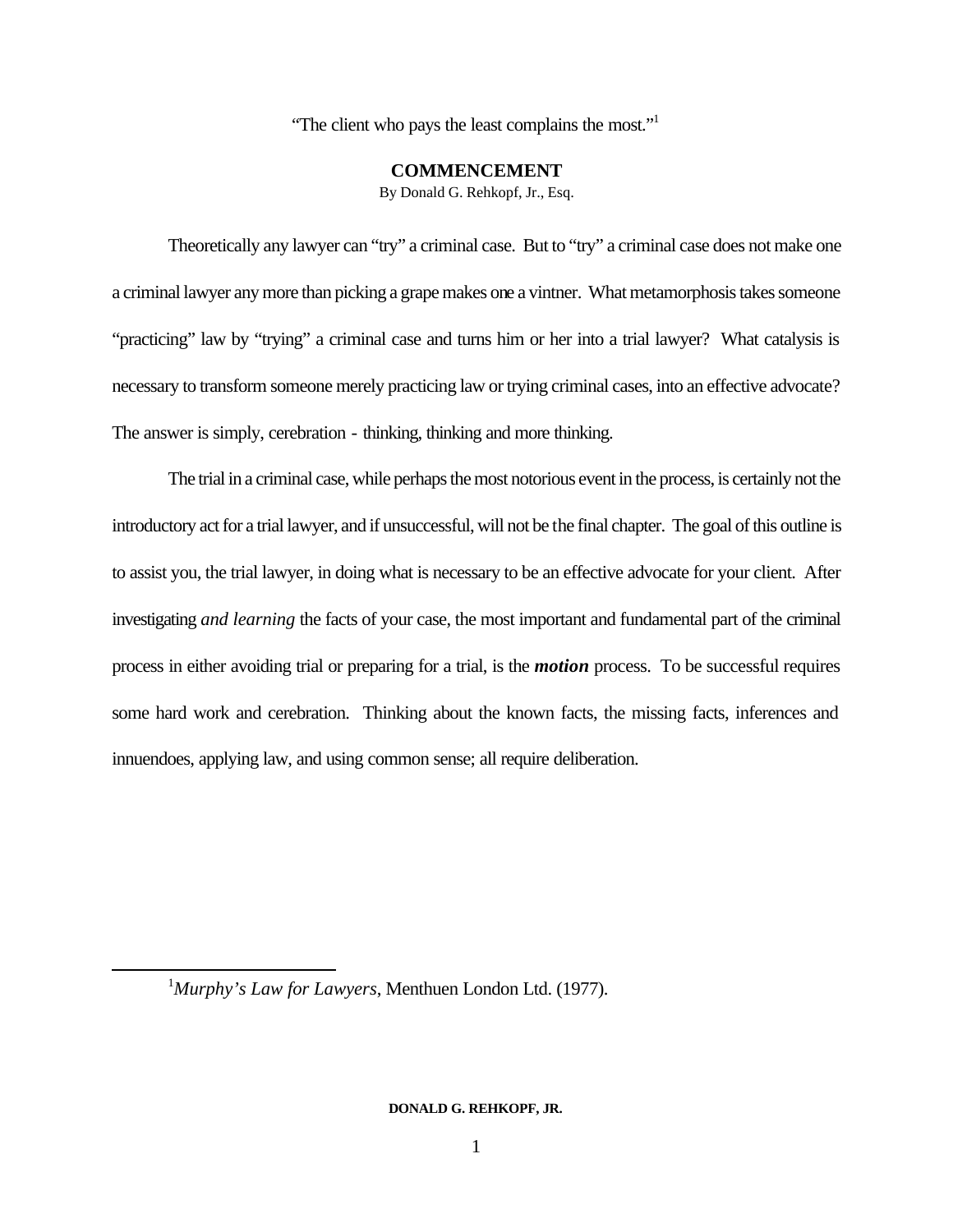During this embryonic cerebral process, a plan or goal should begin to form on how to achieve the desired results for the client. Implementing the "battle plan" for a successful defense begins with the "motion" process.<sup>2</sup> As a corollary to thinking about your motions, a proper mindset is also necessary: defending your client does *not* imply a reactionary posture. The old maxim, "the best defense is a good offense," should be a primary feature of any criminal motion practice.

# **I. INTRODUCTION**

l

# **A. What is a "Motion?"**

The CPL in section 255.10(1), states *inter alia*:

"Pretrial motion" as used in this article means any motion by a defendant [<sup>3</sup>] which seeks an order of the court:

- (a) dismissing or reducing an indictment pursuant to article 210 or removing an action to the family court pursuant to section 210.43; or
- (b) dismissing an information, prosecutor's information, simplified information or misdemeanor complaint pursuant to article 170; or
- (c) granting discovery pursuant to article 240; or
- (d) granting a bill of particulars pursuant to sections 100.45 or 200.90; or
- (e) removing the action pursuant to sections 170.15, 230.20 or 230.30; or

 $2$ If bail has already been set, the "motion" process may then begin with a Motion to Reconsider the Amount or Form of Bail. *See generally,* Articles 500 - 530, Criminal Procedure Law [hereinafter, "CPL"].

<sup>&</sup>lt;sup>3</sup>Note the use of the word "defendant," as opposed to "party." Keep this in mind when served with various prosecutorial, pretrial pleadings.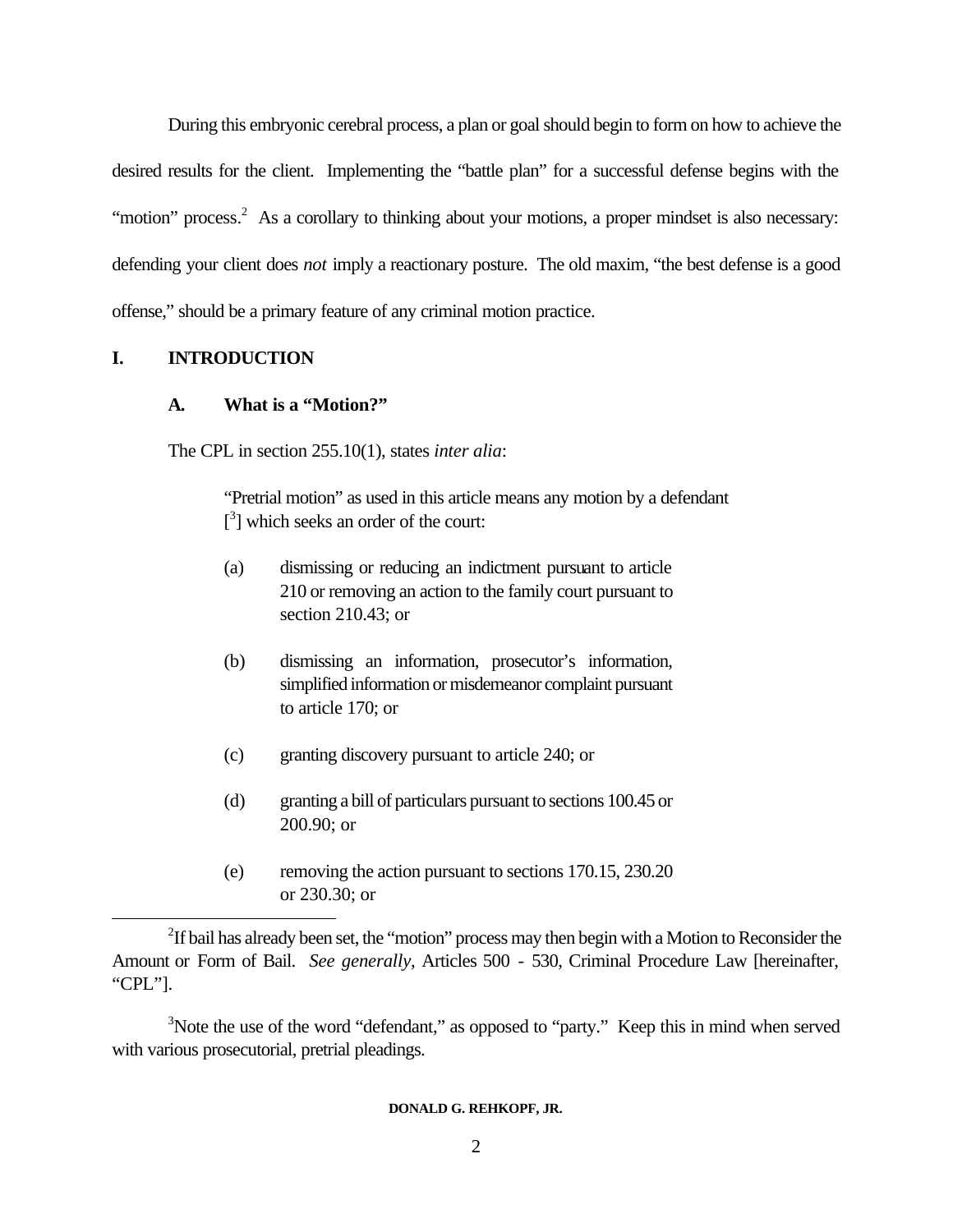- (f) suppressing the use at trial of any evidence pursuant to article 710; or
- (g) granting separate trials pursuant to article 100 or 200.

The Civil Practice Laws and Rules [CPLR] utilizes a clearer definition in section 2211, *i.e.,* "A motion is an application for an order." Simply speaking, you want the Court to do something - something that your cerebral efforts have conjured up as part of the master game plan for the case. The rationale for all of this historically dates back to the Roman Law concept of "*magister litis,"*<sup>4</sup> or master of the lawsuit. A motion and the motion process is simply the advocate's guiding and focusing the trial process by asking the Court to do something that will ultimately help the attorney control the case.

## **B. How Do You Do It?**

The old saying, "*Lex non curat de minimis"*<sup>5</sup> does not apply to opposing counsel (and probably not to the Court either) when it pertains to the *procedure* for making motions. Once the Defense advocate begins utilizing creative motions, that body of "practitioners" sworn to seek "justice" rather than convictions, like the mythical Phoenix will rise off their ashes and espouse all types of procedural irregularities and incantations. Form *will* take precedence over substance and to prevent malpractice, the statutory procedures must be followed.

One might expect that CPL section 255.20, which is titled, "Pre-trial motions; procedure," would give appropriate guidance for making motions. But, like so many other things, a little knowledge can be

l

<sup>&</sup>lt;sup>4.</sup> The person who controls the suit or its prosecution." *Black's Law Dictionary*, p. 857 (5th ed., 1979).

<sup>&</sup>lt;sup>5</sup>The Law does not care about trifles.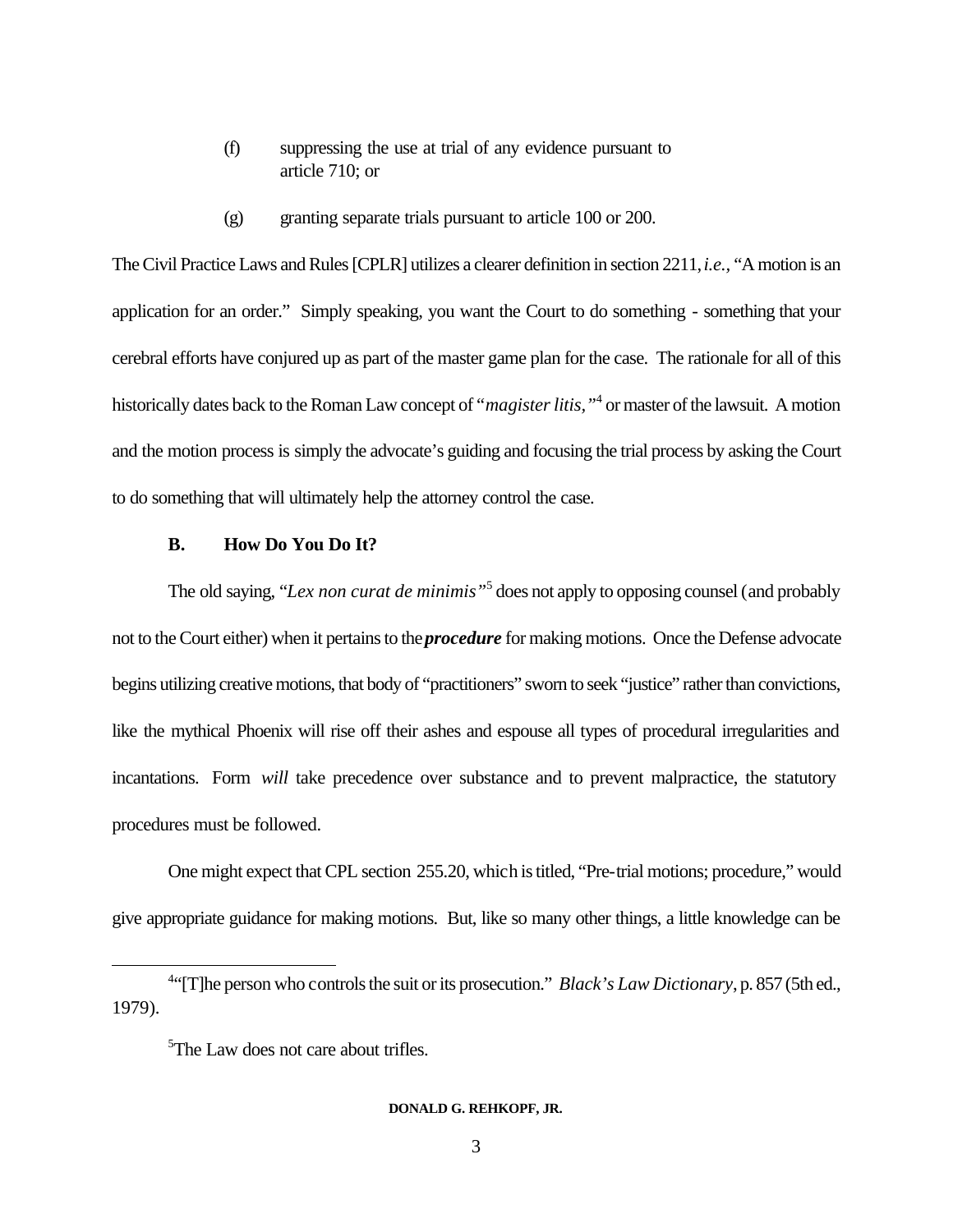dangerous. As a basepoint, the statute sets forth three procedural requirements:

- 1. **TIMING:** Generally speaking, CPL section 255.20(1), requires that *all* motions be filed *or* served within forty-five [45] days "after arraignment and before commencement of trial, *or within such additional time as the court may fix upon application of the defendant*. . . ." [Emphasis added].<sup>6</sup>
- 2. **CONTENTS:** CPL section 255.20(2), generally requires that: "All pre-trial motions, with supporting affidavits, affirmations, exhibits, and memoranda of law . . . *shall be included* within the same set of motion papers and shall be made returnable on the same date . . . ." [Emphasis added].
- 3. **EXTENSIONS:** As noted, CPL section 255.20(1), provides that upon "the application of the defendant," *i.e.,* upon "motion," the Court can extend the time for filing of motions. This presupposes that the application for additional time is made before the expiration of the 45 days. Subparagraph 3 addresses those motions filed "late." You *must* show:
	- a. "Due diligence;" b. "Good cause," and c. Why it is "in the interests of justice."

All of this may seem to be quite clear and easily followed. However, while CPL section 255.10(1),

defines "Pre-trial motion" as "any *motion* by a defendant<sup>[7</sup>] which seeks an order of the court...," a little

cerebration generates the inescapable conclusion that the real details of *how to* make a motion did not quite

l

<sup>&</sup>lt;sup>6</sup>Note that this extension is not automatic. The *Defense* must first apply for it, meaning that if you need more time, you had better ask for it *prior to* the expiration of the 45<sup>th</sup> day. Indeed, failing to comply with this time requirement generally results in a *waiver* of any motion that could have been raised, other than jurisdictional ones. *See generally, People v. DePillo*, 168 AD2d 899 (4th Dept. 1990), *appeal denied* 78 NY2d 965.

<sup>7</sup>Remember this and remember it well. The clear and plain statutory language is *expressly* limited to a "defendant." Thus, the Legislature did *not* authorize the Prosecution to file "pre-trial motions" under this statutory framework. *Query:* if there is no authorized, statutory basis for the prosecution to file a "pretrial motion," what is a Court's jurisdictional basis for entertaining such? That should *always* be the first avenue of analysis and attack in responding to any motion by the prosecution.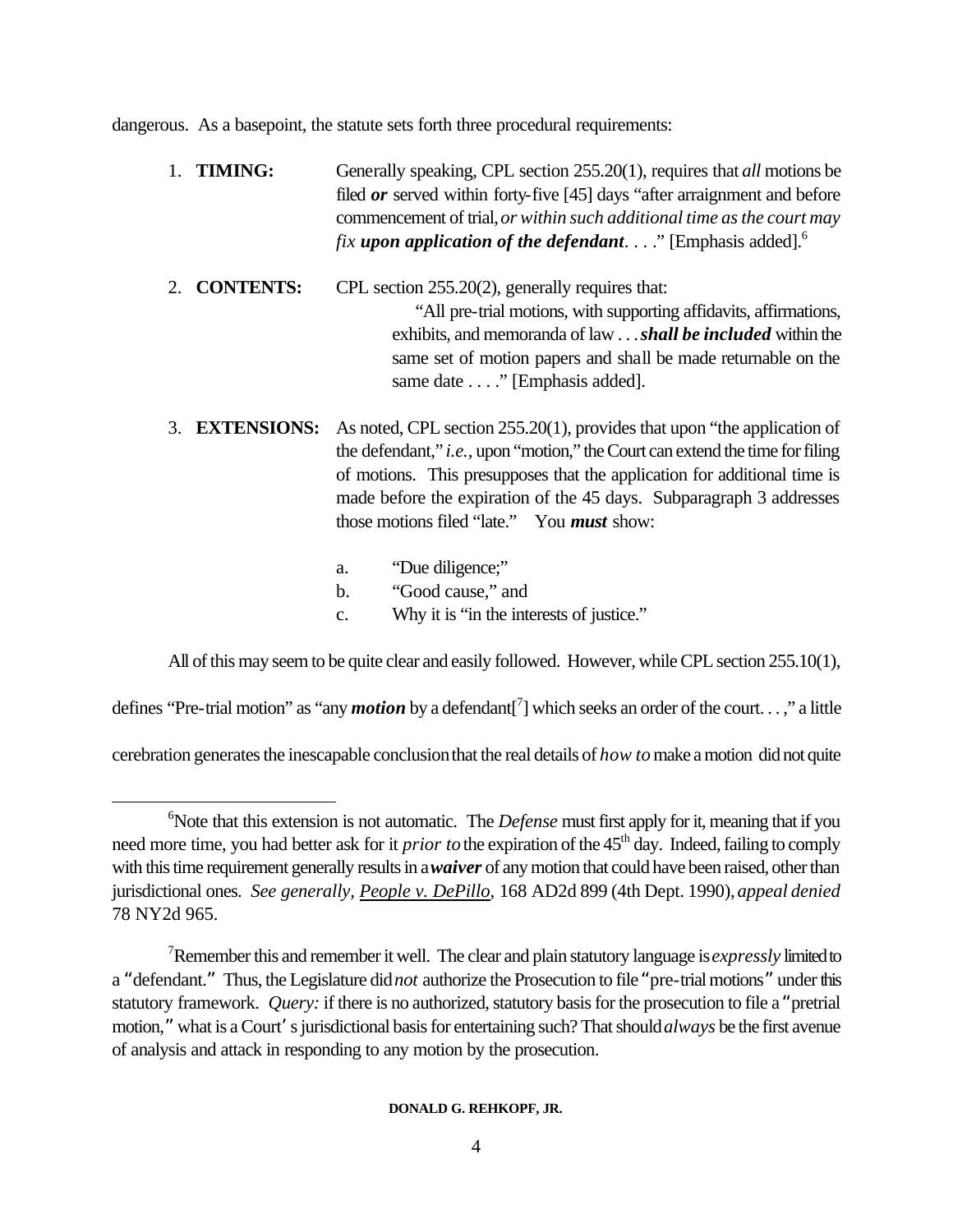make it into this statute. As an advocate of the ancient doctrine of "better safe than sorry," one is advised to extend their jurisprudential search. Section 2214(a) of the CPLR, is entitled, "Notice of Motion." This statute provides that a "notice of motion" *shall* specify:

- 1. The *time* and *place* of the hearing on the motions;
- 2. The "supporting papers upon which the motion is based," which requires you to go back to CPL section 255.20(2), to find out what "papers" are ("affidavits, affirmations, exhibits *and* memoranda of law.");
- 3. The *relief demanded, i.e.,* what you want the Judge to do [keep this simple for obvious reasons];
- 4. The *grounds for relief, i.e.,* why you need relief *and* why you are legally entitled to it; and
- 5. "Relief in the alternative or of several different types may be demanded." This means that you are limited only by the confines of your own mind, so think about the relief that you want *and need*!

**SERVICE:** Finally, as a matter of good practice and because some judges actually follow it,

CPLR section 2214(b), gives some additional timing restrictions. Thus, unless the Court allows otherwise, a Notice of Motion and its supporting cast, "shall be served at least eight (8) days before the time at which the motion is noticed to be heard."<sup>8</sup> From a psychological, if not legal, standpoint, a very good reason exist for criminal defense attorneys to follow this time standard. That is because section 2214(b) then requires that , "answering affidavits *shall be* served *at least* two (2) days before [argument]." [emphasis added]. Why is this important? If the defense attorney has complied with the timing of the service requirements, you

<sup>8</sup> *See also,* NY Uniform Rules For Courts Exercising Criminal Jurisdiction section 200.4, noting that service upon the Court is via the appropriate court clerk's office, *unless* "the judge so directs, papers may be submitted to the judge *and* a copy filed with the clerk *at the first available opportunity.*" [Emphasis added].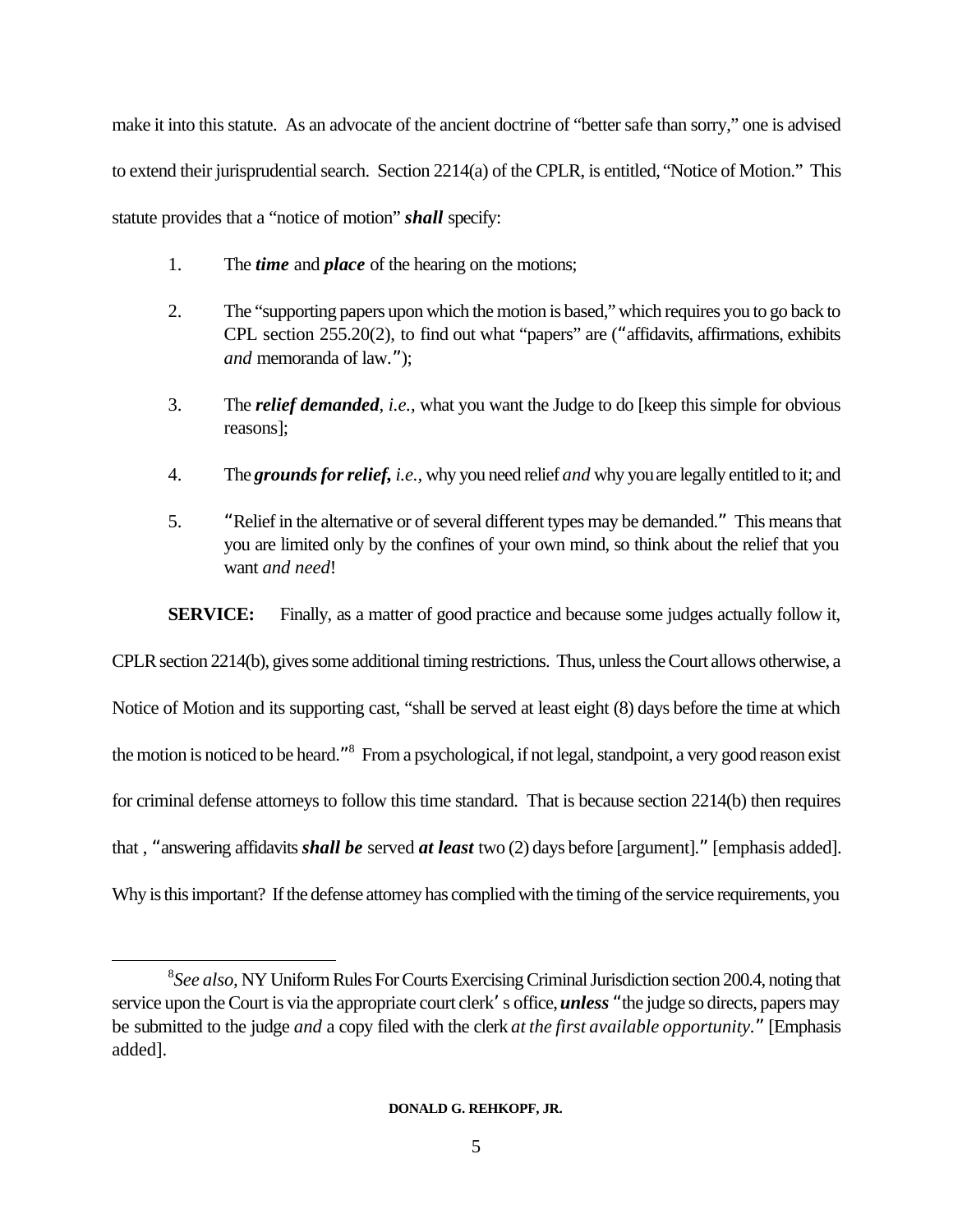can at least make a supportable argument as the prosecutor hands you his/her response in court, that the "law" gives you at least two [2] days to read and think about the prosecution's position, *before* you are required to argue or respond.<sup>9</sup> If knowledge is power, more knowledge should be more power: *translation*: beware of "winging it."

 $9^9$ Remember, prosecutors attend CLE seminars also. If they can get away with giving you 5 minutes to review their responses to your "Motions," do not be naive enough to think that they will not try it. Either *insist* upon at least a two [2] day adjournment [chargeable to the People for CPL section 30.30 purposes], or alternatively, orally "Move to Strike" an out of time pleading. If you are entitled to have two days to review a response in a "contract" case, why does your client facing the loss of liberty or even death, not deserve *at least* the equivalent amount of justice as a civil litigant? Have a copy of Rule 200.4 [NY Uniform Rules For Courts Exercising Criminal Jurisdiction], available to show that *absent a Court Order*, papers *must* be filed through the Court Clerk's office, *not* handed to counsel and the Judge in court.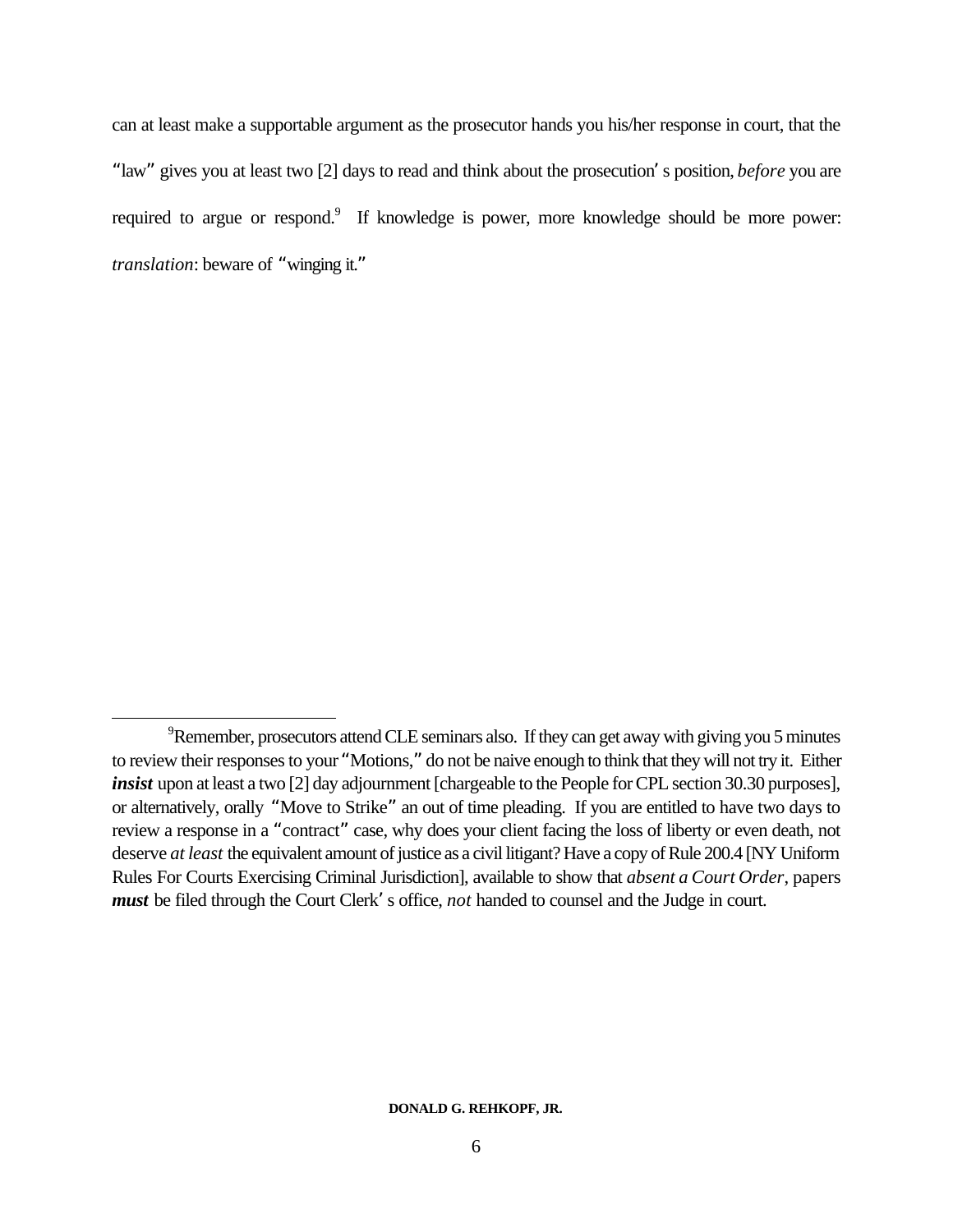Finally, a *caveat*. Unless you affirmatively consent, the court cannot (legally) shorten the minimum, 45 day period set by CPL section 255.20(1). *See, Veloz v. Rothwax*, 65 NY2d 902 (1985).<sup>10</sup> The question of whether a defense attorney *should* consent to such is more problematic and obviously, casespecific. If you are satisfied that discovery is completed and have had sufficient time to prepare, maintaining good relations with the Court is probably "good cause" for agreeing to a shorter time limit. Otherwise, consider the following material.

# **C. Move Ethically, or Not at all.**<sup>11</sup>

A fundamental premise of the cerebral activity necessary in the motion process is for the defense advocate to comply with both the spirit and the letter of the profession's ethical requirements. The defense attorney's ethical obligations flow in three directions:

To the *Client*;

- To the *Court*; and
- 'To the *Legal Profession*.

 $10$ Justice Rothwax, no stranger to controversy nor friend of the Accused, prompted the following appellate response, "A criminal proceeding is not a game, and a defendant is not a ping pong ball to be swatted back and forth." *Agnew v. Rothwax*, 121 AD2d 906 (1st Dept. 1986).

 $11$  Defense Counsel should be aware of, if not own, a copy of the "bible" in this area, J.W. Hall, Jr., *Professional Responsibility of the Criminal Lawyer*, 2<sup>nd</sup> ed. (West Group, 1996)[hereinafter "Hall"]; *see also,* R. Uphoff (editor), *Ethical Problems Facing the Criminal Defense Lawyer: Practical Answers to Tough Questions,* (ABA, Criminal Justice Section, 1995).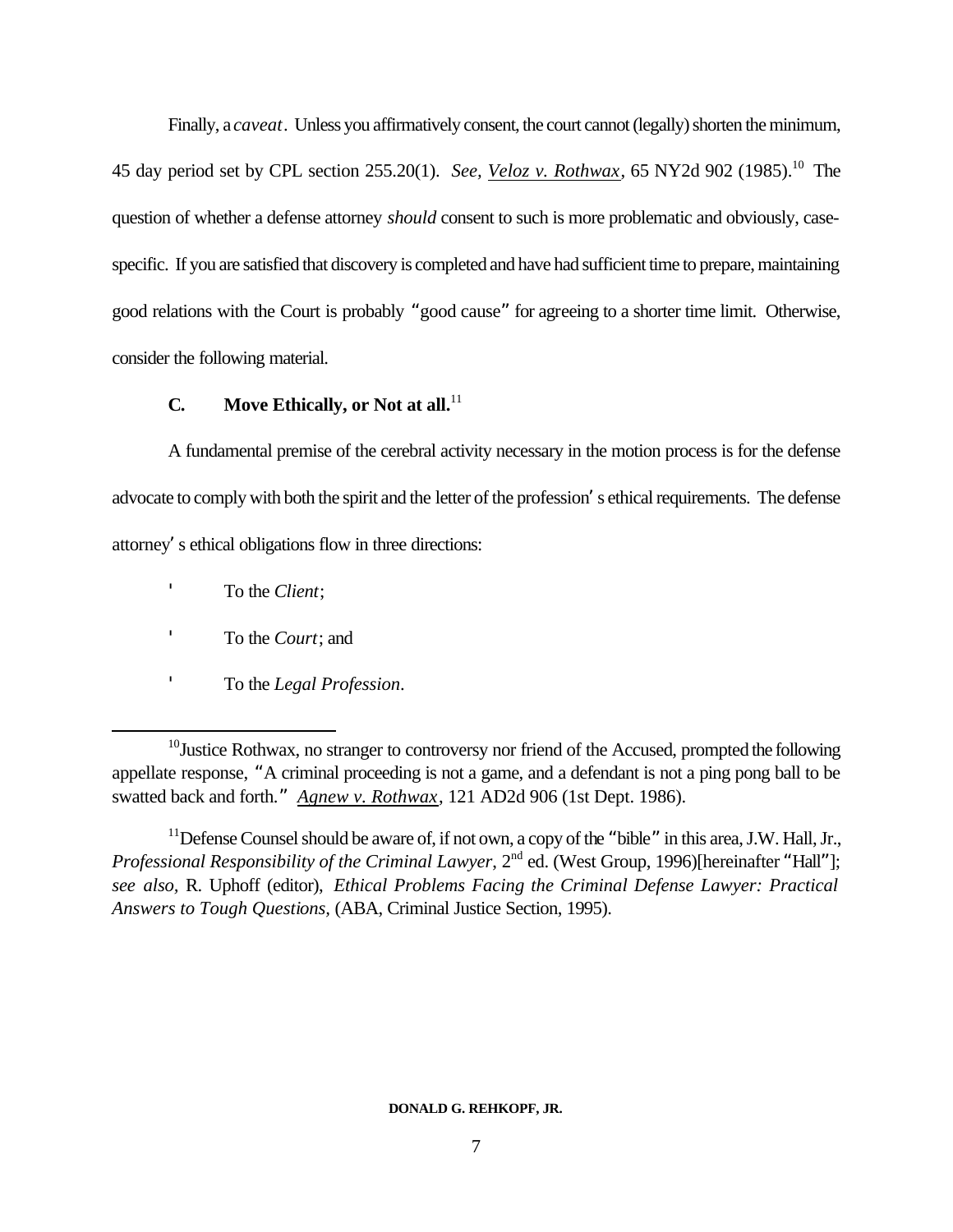An analysis of the ethical aspects of "motion practice" and their impact on counsel, will be discussed *seriatim.*

## **1.** *Obligations to the Client.*

It is beyond cavil that counsel for the accused has a duty to provide the effective assistance of counsel, an obligation grounded in the 5<sup>th</sup> and 14<sup>th</sup> Amendments guarantees of Due Process, as well as the explicit 6<sup>th</sup> Amendment's guarantee of counsel, meaning "effective" counsel. *Powell v. Alabama*, 287 U.S. 45 (1932). First, there is the obligation to represent the client *zealously*, which means an "earnest and diligent enthusiasm, as for a cause." <sup>12</sup> Webster's *Desk Dictionary*, 1047 (1990). Thus, in the motion arena this requires counsel to raise any point that is not palpably frivolous *and* which might support the Accused's position. *See generally, Anders v. California*, 386 U.S. 738 (1987). However, keep in mind that:

# [A] lawyer is not justified in asserting a position in litigation that is frivolous. ABA *Code of Professional Responsibility,* Ethical Consideration 7-4.

The second fundamental obligation of Defense Counsel is the duty to represent the Accused "competently." Competence is a mean and does not connote perfection, as the law only requires that an Accused have a *fair* trial, not a perfect one. *Strickland v. Washington*, 466 U.S. 648, at 688 (1984). However, "competence" does include the requirement of "preparation adequate to the circumstances" [Disciplinary Rule 6-101], *i.e.,* investigation, research and cerebration in the motion process. Or, beware of "canned" motions. *See generally, Kimmelman v. Morrison*, 477 U.S. 365 (1986); *Huynh v. King*, 95

<sup>12</sup>This does *not* mean having sex with one's client! *See, In re Weinstock*, 241 AD2d 1 (2nd Dept. 1998), where the attorney was suspended from practice for 2 years when he "went to a conference room in the Bronx Family Court Building where he exposed his penis and engaged in oral sex with [his client]."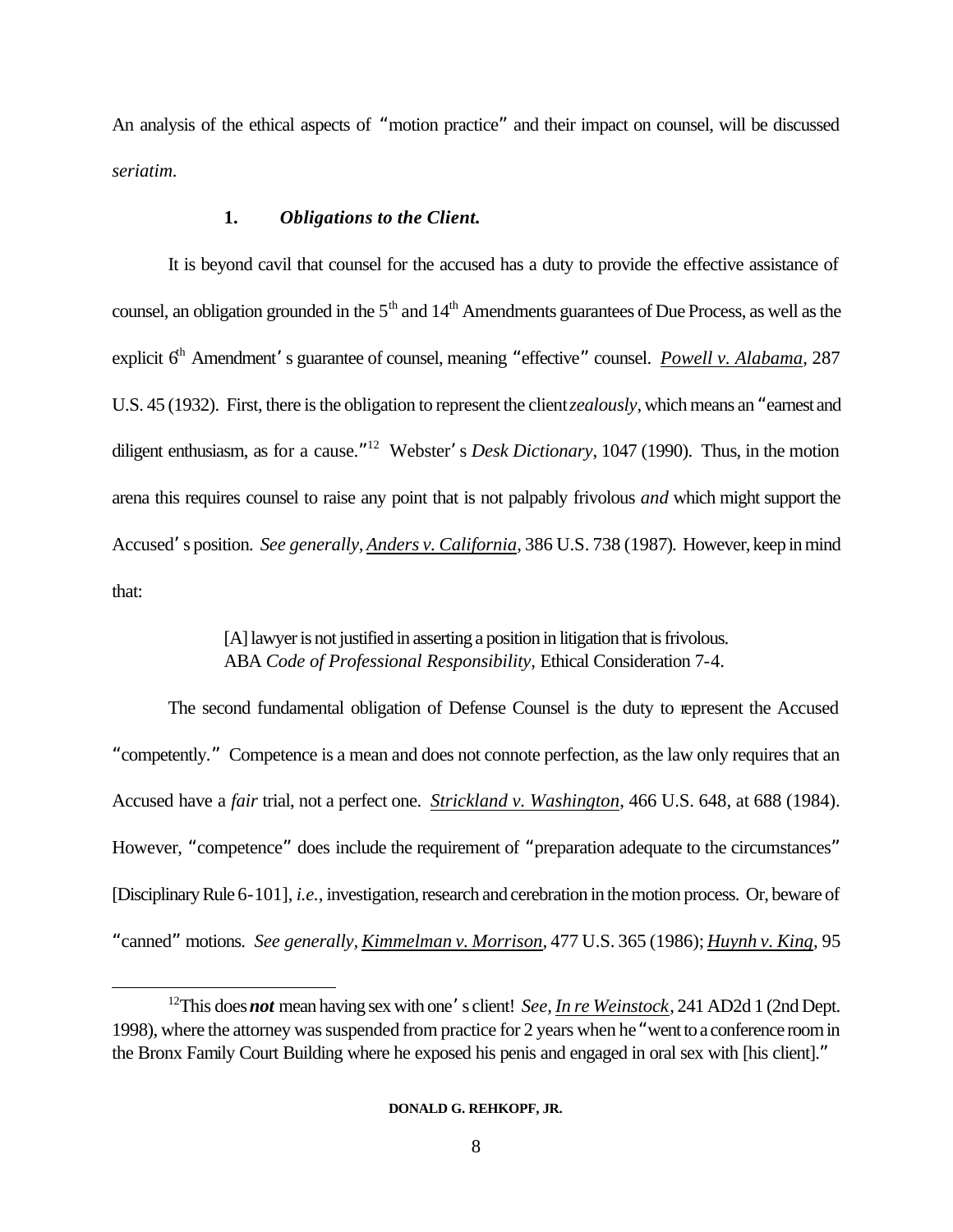F.3d 1052 (11th Cir. 1996)[failure to make appropriate motions ineffective assistance of counsel].

# **2.** *Obligations to the Court.*

How many times has it been said that a lawyer is "an officer of the Court?" But, how often has anyone thought about what that means for a defense counsel drafting motions? Fortunately for the Defense Bar, the ethical requirements are basic and simple. First, "a lawyer is not justified in asserting a position in litigation that is frivolous." Ethical Consideration 7-4. Second, in spite of the "heat of combat," there is the common sense requirement of courtesy and civility to the Court. *See,* Burger, "The Necessity for Civility," 52 F.R.D. 211 (1971). In case there are any doubts, refer to the many cases decided under New York's Judiciary Law section 90(2), which generically precludes (as well as provides grounds for disciplinary action), "conduct prejudicial to the administration of *justice.*" While the parameters of this probably defy precise definition, suffice it to say that a perusal of the case law includes *inter alia* the following examples of "misconduct:"

- $\check{\mathbb{Z}}$  Intemperate and irrelevant motion arguments, *In re Simon*, 20 AD2d 46 (4<sup>th</sup> Dept. 1963);
- Ž Missing Court appearances in a criminal case, *In re Linn*, 129 AD2d 219 (1st Dept. 1987);
- $\check{Z}$  Unilaterally withdrawing as counsel in a criminal case after being directed by the Court to file a Motion to be Relieved, *In re Ripps*, 228 AD2d 129 (1st Dept. 1997);
- Ž Misrepresenting to the Court that a trial transcript had been ordered in a criminal appeal, *In re Bridges*, 196 AD2d 43 (4th Dept. 1994);
- Ž Engaging in "willful, unlawful, and contumacious behavior in the presence of the court" during criminal trials, *In re Giampa*, 211 AD2d 212 (2nd Dept. 1995); and
- Ž The failure to return telephone calls, *In re Leibowitz*, 82 AD2d 646 (2nd Dept. 1981).

Finally, and perhaps the toughest one to accept as an advocate, is counsel's obligation to disclose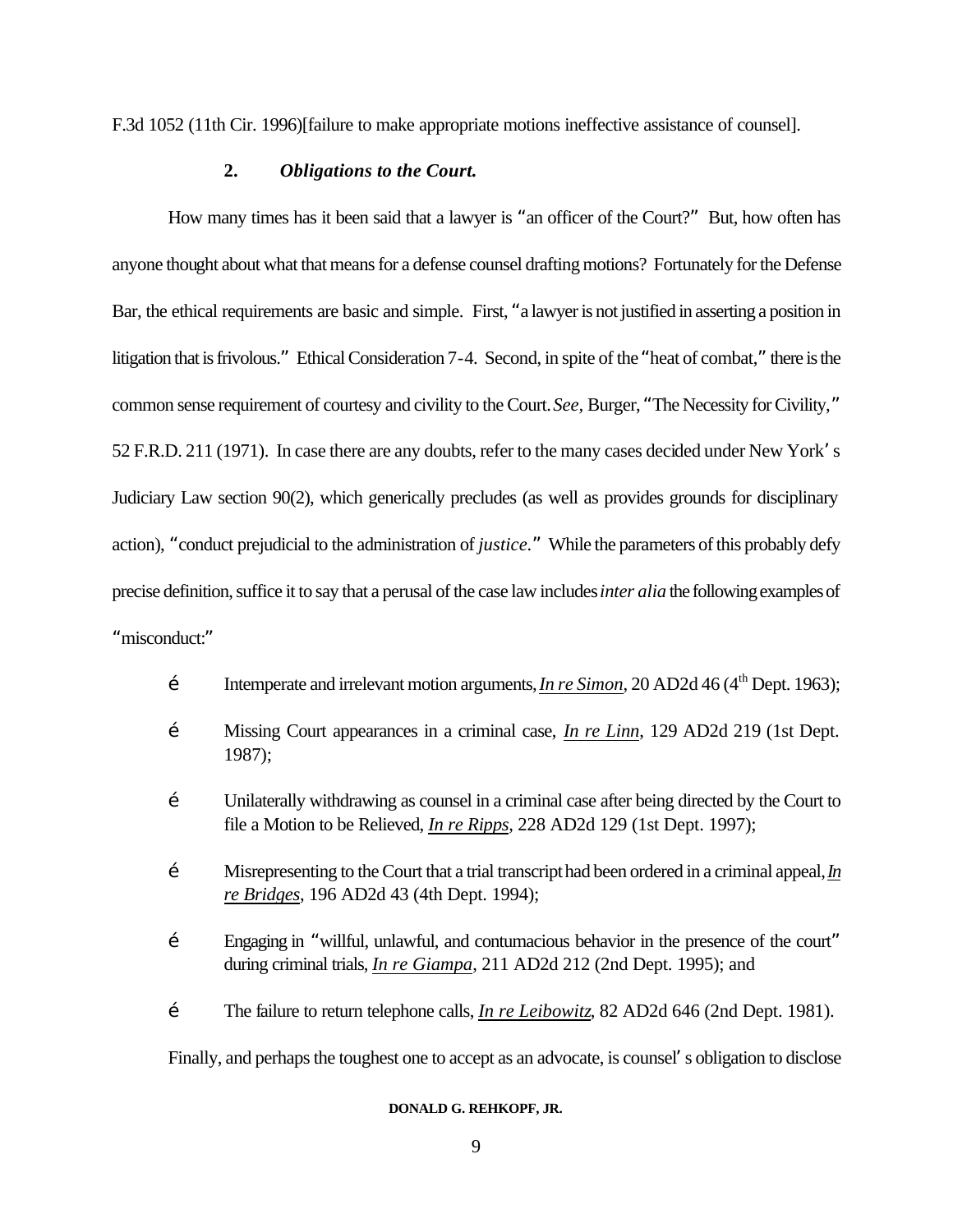*adverse legal authority* to the Court.<sup>13</sup> The simple way to deal with this in drafting motions is to cite it and then distinguish it. Or, if after much cerebration that is not possible, argue for a change or exception in the law, rule or precedent and explain why each is necessary. Who knows, perhaps like the (hopefully) immortal case of Ernesto Miranda, some court may actually agree and change the law.<sup>14</sup>

# **3.** *Obligations to the Legal Profession.*

These obligations, at least within the motion process, are more amorphous and tempered by the higher obligations to the client. With that *caveat*, the obligations of civility to opposing counsel and perhaps co-counsel, certainly apply. But, one area that deserves attention in criminal cases, is counsel's obligation to point out potential or actual *conflicts of interest* regarding prosecutors. <sup>15</sup> This, as the Court of Appeals has noted, can easily be worked into a motion to dismiss the charges in the case where a conflict, in fact exists with the prosecutor. *See, People v. Zimmer*, 51 NY2d 390 (1980). Or in the alternative, bring a Motion to Appoint a Special Prosecutor. *People v. Leahy*, 72 NY2d 510 (1988).<sup>16</sup>

In summary, zealous representation never requires unethical motions - be it by commission (*e.g.,* misrepresentation) or omission. The three "C's" of ethical motion practice are nothing more than

l

<sup>14</sup>*Miranda v. Arizona*, 384 U.S. 436 (1966).

<sup>15</sup>Conflicts of interest relating to the Defense Counsel, obviously fall within the parameters of one's ethical obligations to his/her client. Dealing with that topic is beyond the scope of this paper, but, *see generally,* Hall, *op cit..*

<sup>16</sup>Follow the specified procedure for doing this, *i.e.,* NY County Law ' 701; and Uniform Rules for Courts Exercising Criminal Jurisdiction, ' 200.15.

<sup>13</sup>*See* Hall, *op cit.,* ' 3.13.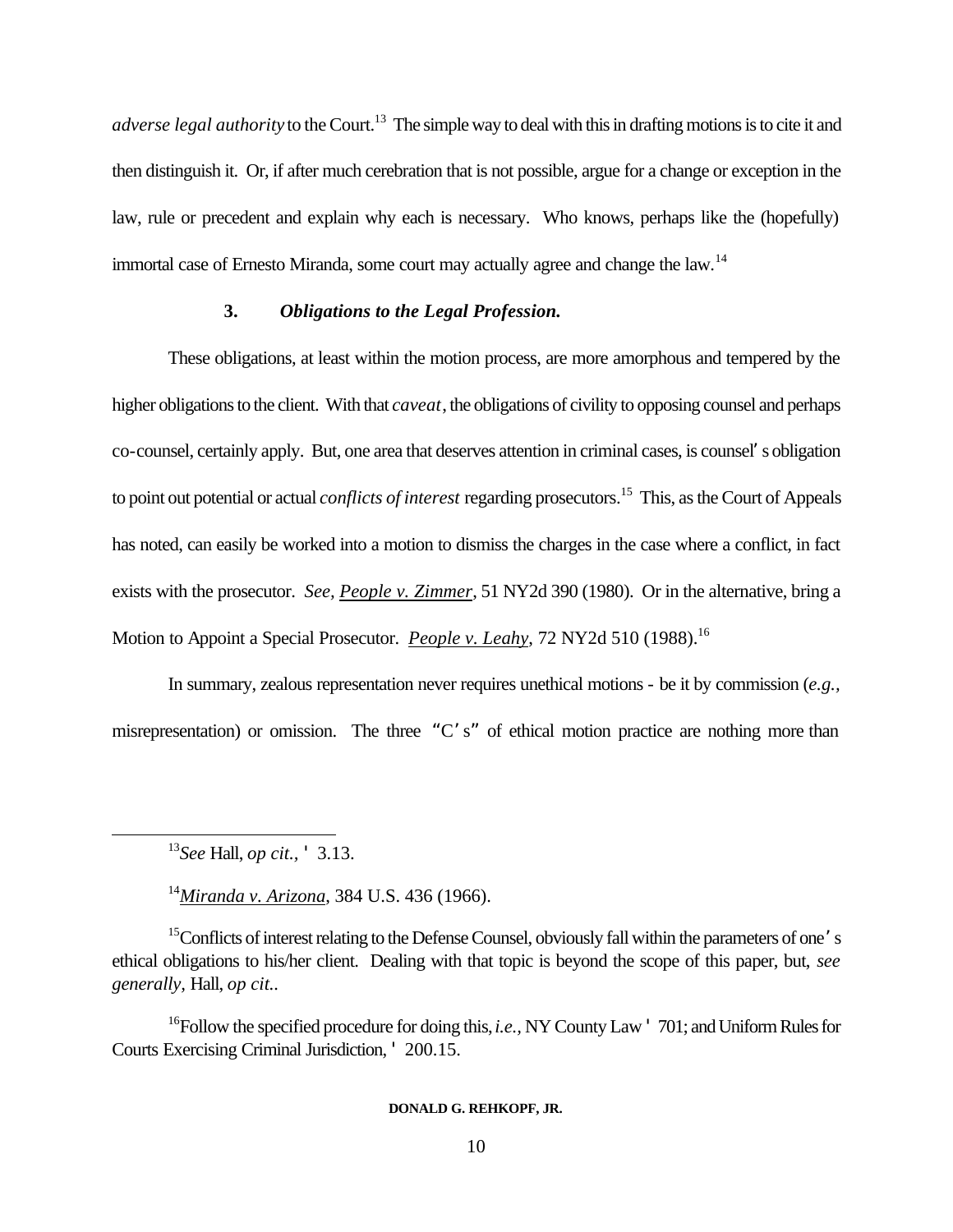"cerebration," "common sense" and "civility." If one cannot juxtapose these concepts with zealous defense advocacy, a change in careers should be contemplated.

## **II. OCEANS OF MOTIONS. . . .**

Now that a motion has been defined, procedural roadmaps outlined and ethical parameters made clear, just what type of creatures inhabit this legal sea? For those curious enough to read on, common *areas* of motion advocacy will be given below. Counsel is reminded however, that like the tide, motions ebb and change. The areas that follow are certainly not exhaustive, as diligent cerebration will most always be rewarded in unique situations. As the old adage was certainly intended to say, "necessity is the mother of all motions."

## **A. MOTIONS LOOKING FOR THINGS.**

### **1.** *Discovery: CPL section 240.40(1).*

A "Motion for Discovery" implies a working knowledge of the definition of "property" per CPL section 240.10(3), which is as expansive as your cerebral powers, provided that you have complied with the "demand" requirements of CPL section 240.20. Relevance to the charges and "work product" are the only limitations on an accused's right to look for things necessary for the Defense.

### **2.** *Appointment of Experts: County Law section 722-C.*

For indigent clients, this statute provides for *Court* appointment of experts necessary for their defense. Prior to the defense decision to utilize such an expert in court, a prosecutor has no *standing* to object or even to learn of such an application. Therefore, the *ex parte* procedures of CPL section 240.90(3), should be utilized. Due to the fee limitations set in the statute, get a detailed written fee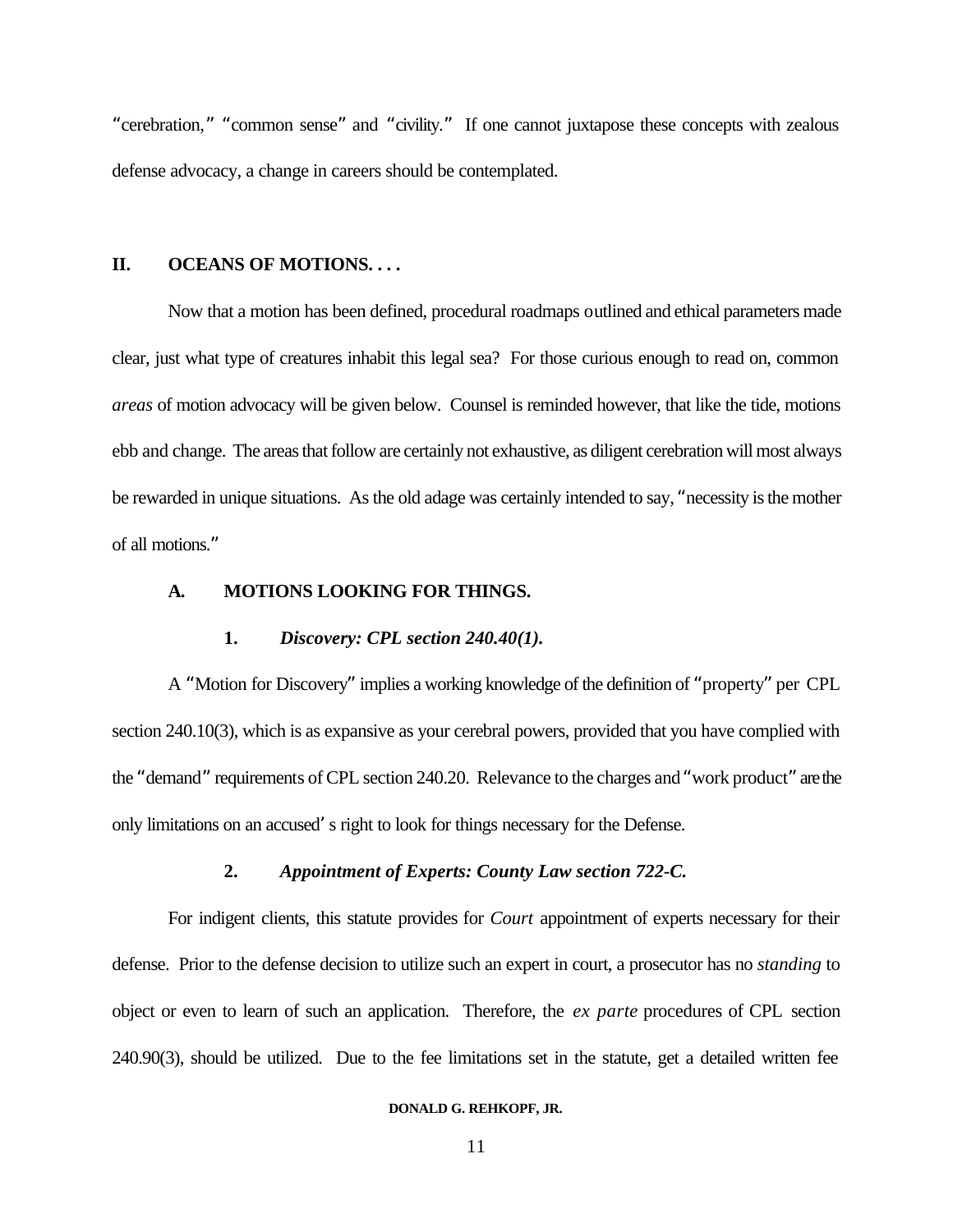agreement from the proposed expert and then request that the Court agree to compensate the expert per the agreement. If this is done "on the record," insure that it is *sealed* to preclude the prosecutor from simply ordering a transcript to carry out his/her pretrial espionage.

### **B. MOTIONS TO FIND OUT ABOUT THE CHARGES.**

# **1.** *Bills of Particular.*

Think about what it is that you want more specific information on and why. Then tailor your motion to the language of CPL section 200.95(1)(a), *i.e.,* the "defendant's conduct encompassed by the charge." For example, in a Burglary 3rd Degree case [PL section 140.20], is the *conduct* complained of alleging that your client "knowingly enters" or "remains unlawfully" in the building?

### **2.** *Misdemeanors and Violations.*

CPL section 100.45(4), makes the law regarding Bills of Particular in CPL section 200.95, applicable.

# **3.** *Motions to Dismiss Defective Pleading for Failure to State an Offense.*

If after careful reading of the charging document, you cannot figure out what conduct your client engaged in (or perhaps omitted to do) that is now subjecting him/her to the application of the Penal Law, CPL section 170.35 [misdemeanors] and section 210.25 [indictments], provide the basis for dismissal. Even if you are unsuccessful, the prosecutor's response will usually help you glean more information. Get a transcript of the prosecutor's *oral* response so you can easily keep them in check at trial.

## **C. MOTIONS TO CONCEAL THINGS AS A MATTER OF LAW.**

### **1.** *Motions to Suppress.*

Article 710, CPL, must obviously be mastered by the Defense Advocate. Be generous in your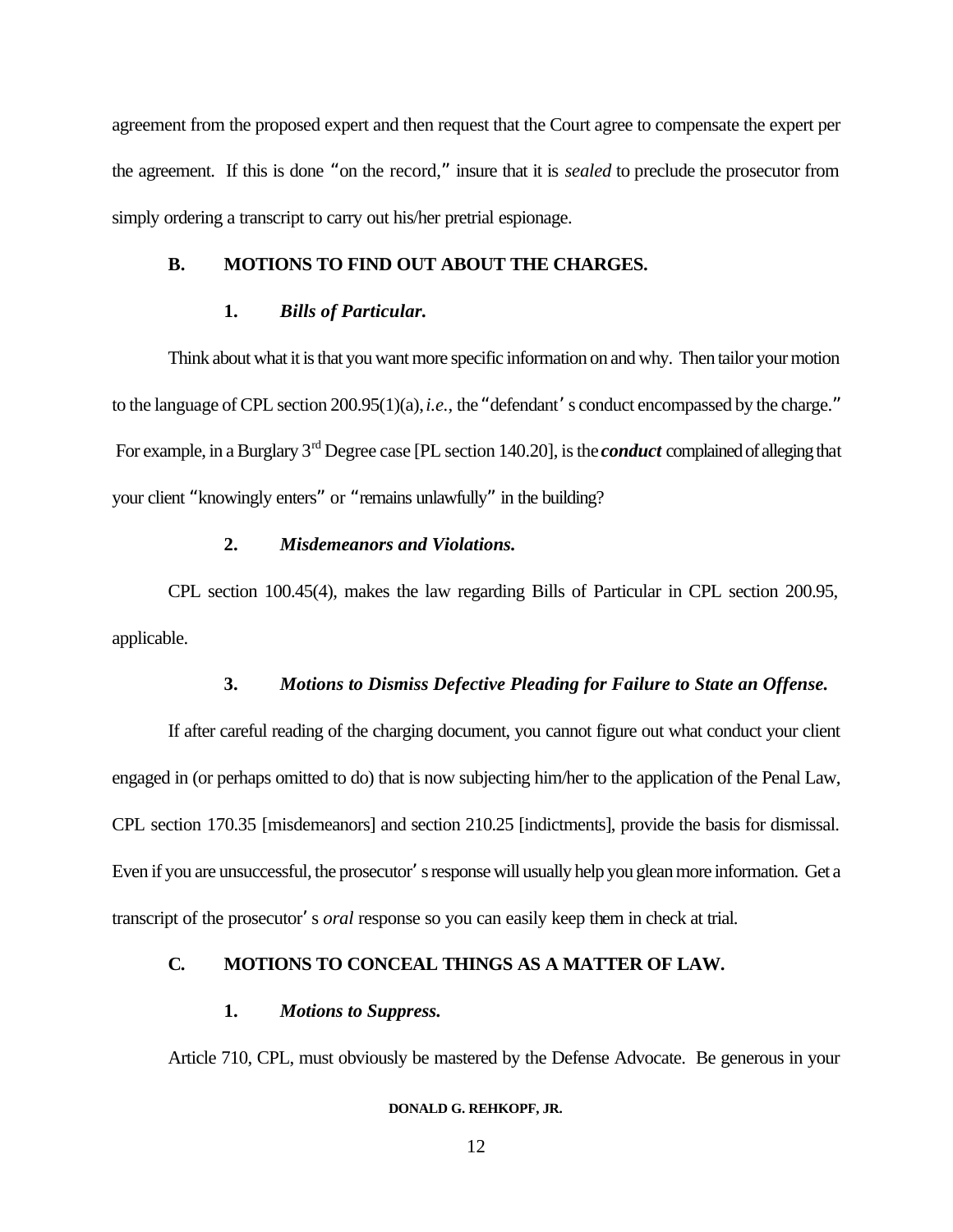application to invoke the procedures to lawfully conceal evidence as a result of improper, illegal or unconstitutional government conduct. Pay attention to *standing* requirements, as well as the *procedural* requirements of CPL section 710.60, *i.e.,* "sworn allegations of fact." *See, People v. Alexander*, 88 AD2d 749 (4th Dept. 1982)[affidavit contained no "sworn facts," only conclusory allegations."]<sup>17</sup> While it is significantly beyond the reach of this article, the *scope* of a suppression motion also requires considerable cerebration. A brief, but not exhaustive checklist of areas meriting counsel's concern, are set forth below:

- a. *How* did the Accused come into contact with the police?
	- Was it a valid *Terry* stop?
	- Was there an arrest?
	- Was there an arrest warrant?
- b. *Where* did the police capture your client?
	- Was s/he at home? x If so, any *Payton* [445 U.S. 573 (1980)] issues?
	- Does s/he have a legitimate expectation of privacy there, *i.e.,* "standing?"
		- Do any of the statutory *presumptions* apply?
			- $x$  cars: PL section 220.25(1);
			- x "open view in a room:" PL section 220.25(2).
- c. *Who* all was involved in the "bust?"

'

l

- Tie in with Discovery requests.
- d. *What* all was seized (not just contraband)?

<sup>&</sup>lt;sup>17</sup>Unless you are interested in being a defendant in a malpractice action, pay particular attention to the teaching of *People v. Mendoza*, 82 NY2d 415 (1993), regarding the specificity necessary in suppression motions.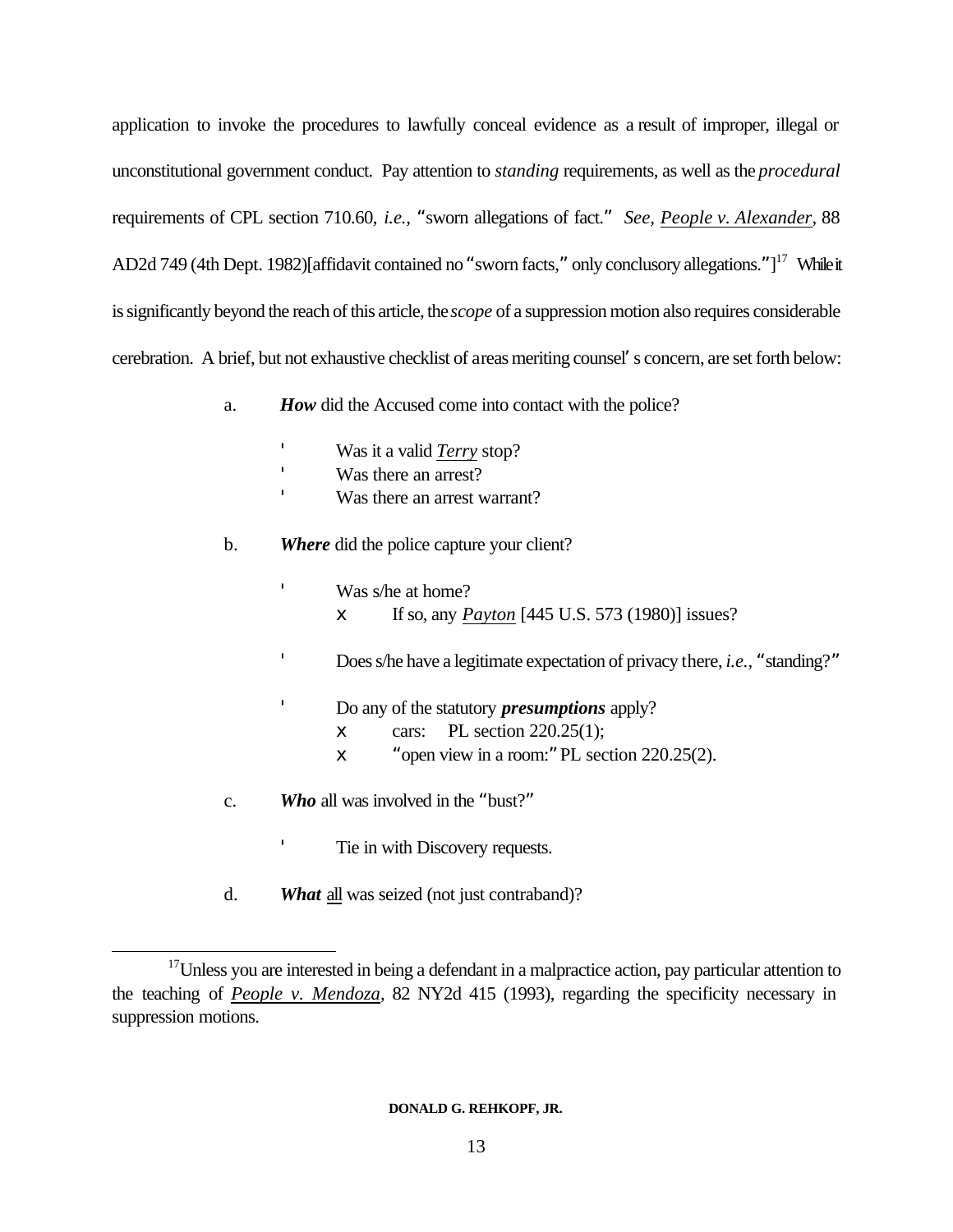Where is it now?

# e. Was there a *search* warrant?<sup>18</sup>

 $\blacksquare$ 

 $\bar{\mathbf{r}}$ 

If so, who issued the warrant?

- Why was it issued?<sup>19</sup>
- When was it issued?
- Was a "no knock" provision included?<sup>20</sup>
	- If so, was there a factual basis for such?
- Where are the supporting affidavits? $2^{21}$
- What *specific* items were targeted in the warrant?<sup>22</sup>
- When was it executed? $2^{23}$
- When was it *returned*?

<sup>18</sup>*See* CPL ' 690.05.

l

- <sup>19</sup>*See* CPL ' 690.10, and was there "probable cause?"
- <sup>20</sup>See CPL  $\cdot$  690.50(2)(b).
- <sup>21</sup>*See* CPL ' 690.35.
- <sup>22</sup>*See* CPL ' 690.15.
- <sup>23</sup>*See* CPL ' 690.30.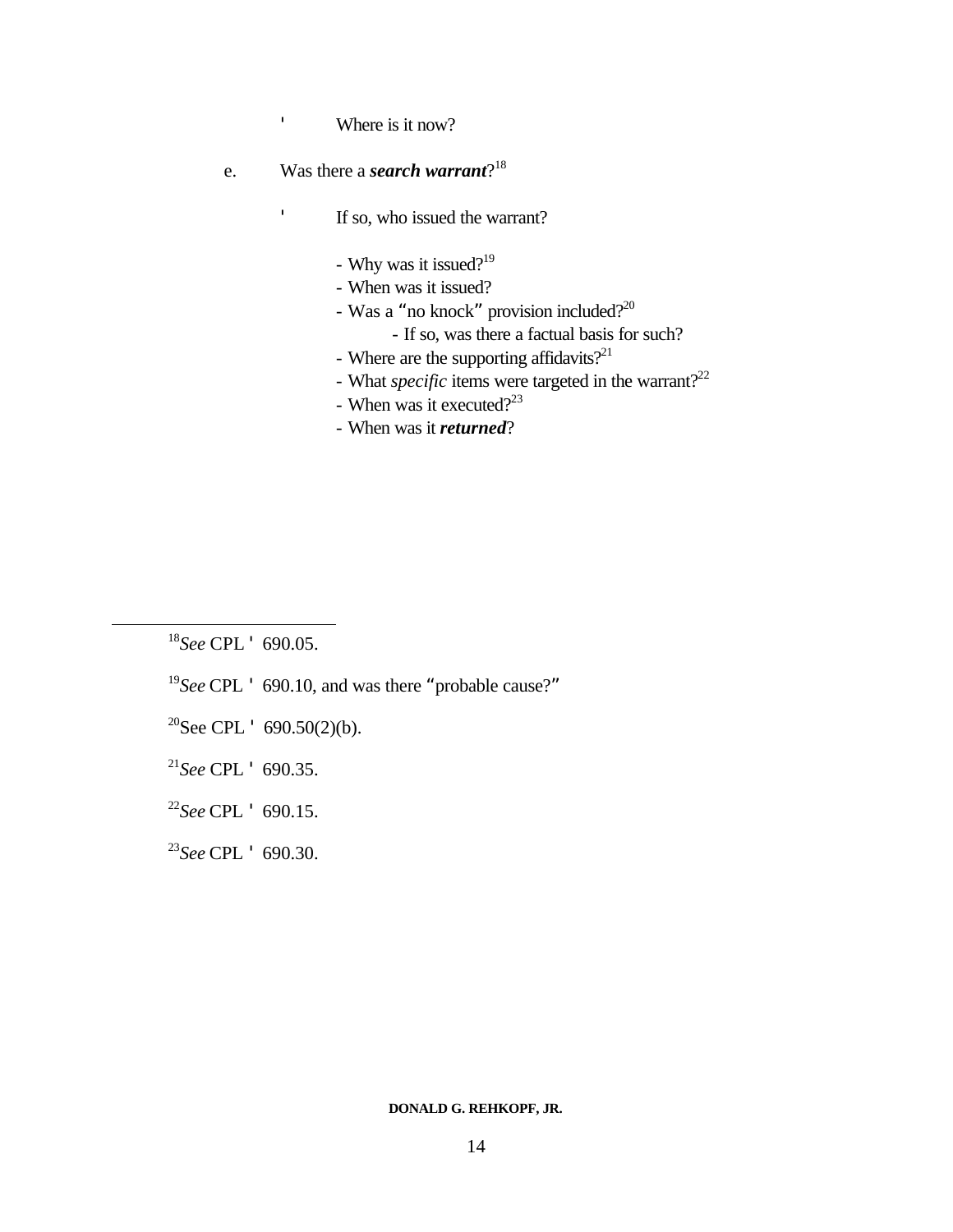- Where is the inventory and paperwork for the return?<sup>24</sup>
- Where is the "receipt" for the seized property?<sup>25</sup>

If no warrant, what is the basis for "probable cause?"

- If police claim "consent," is there a signed consent form? x If not, what is factual basis for claim?
- If "plain view," is it physically possible?
- f. Was anyone injured or any property damaged while "executing" the search?
	- If so, were photographs taken? [If not, do it yourself, NOW!].
	- Was medical treatment necessary?
		- *Who* was treated?
		- *What* were the injuries?
		- *Where* were they treated at?
		- *When* were they treated in relation to the time of injury?
		- *How* were the injuries sustained?
- g. Was an informant involved?

'

'

- If so, did the snitch provide probable cause based on "prior dealings," or were they present during the crime?
- 'Are there any conflicts of interest involving the snitch?
- h. Did the client make any statements<sup>26</sup> at all?<sup>27</sup>

<sup>24</sup>*See* CPL ' 690.50(5).

l

<sup>25</sup>*See* CPL ' 690.50(4).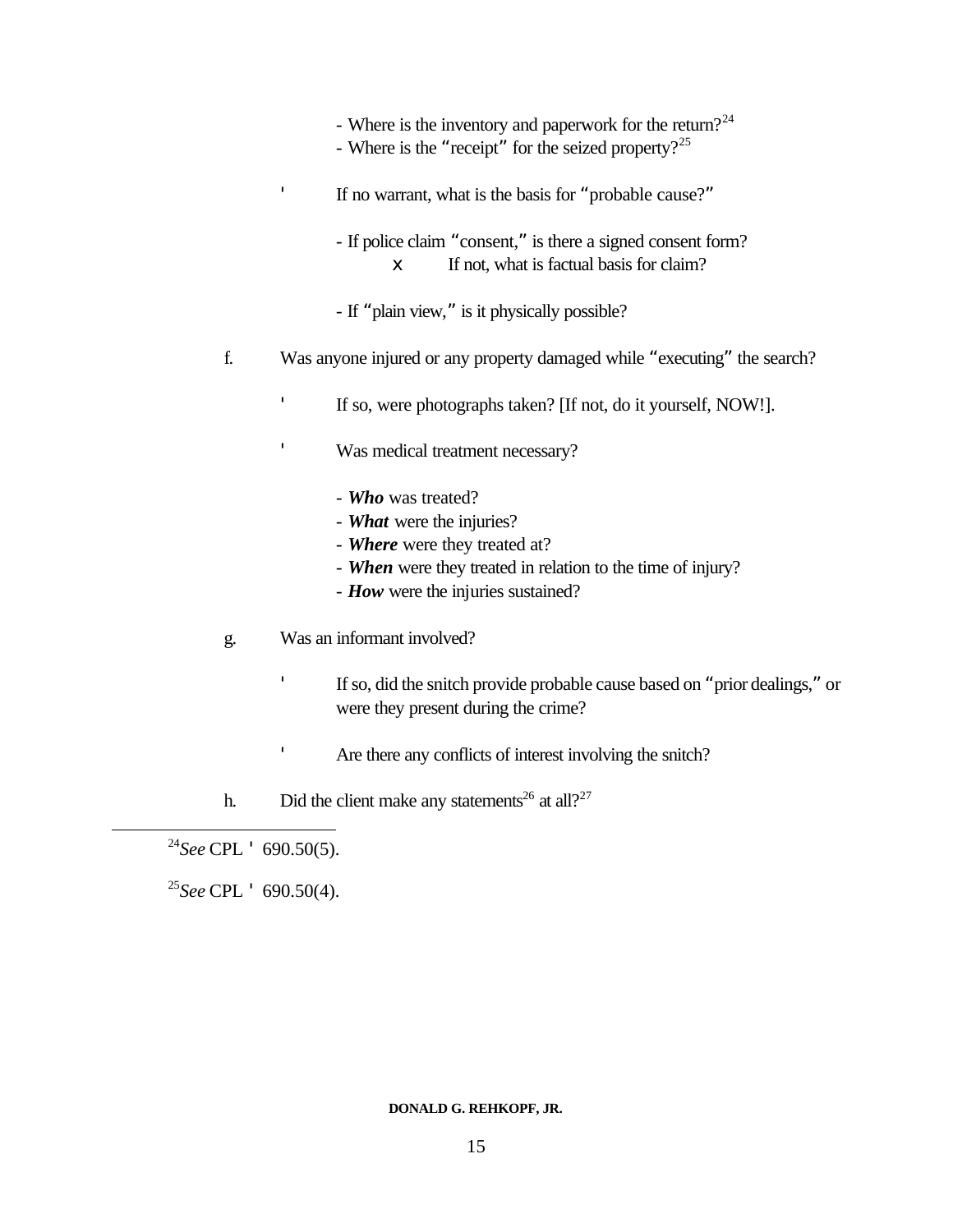If so, how many were taken?

- *Where* were they taken at?
- *Who* all was present during the interrogation / rights warning process?
- *How* were the rights advisement(s) recorded?
- **How** were the statement(s) recorded?
	- x Were any portions *un*recorded?
	- x What was left out and why?
- *Where* are the police "notes" regarding such statements?
- Was the client "in custody" [by any definition] during any of this?

 If no statements were obtained, did anyone try to get a statement, and if so, what were the results?

- x If the police did not try to obtain a statement from the client, why not?
- i. Were any *electronic* or telephonic devices involved?

Were the statutory procedures complied with?

- CPL Articles 700 and 705;
- CPL Articles 710.20(2) and (7).
- j. Is any evidence "fruit of the poisonous tree?"
- k. Are there any *identification* procedures involved?
	- If not, why not?

l

<sup>26</sup>This should include oral, written, tape-recorded, video-recorded, stenographically recorded or any other means of recording such.

 $^{27}$ Do not rely on the absence of a prosecution CPL  $^{\prime}$  710.30 "notice." Move to "preclude" any such "unnoticed" statements per CPL ' 710.30(3).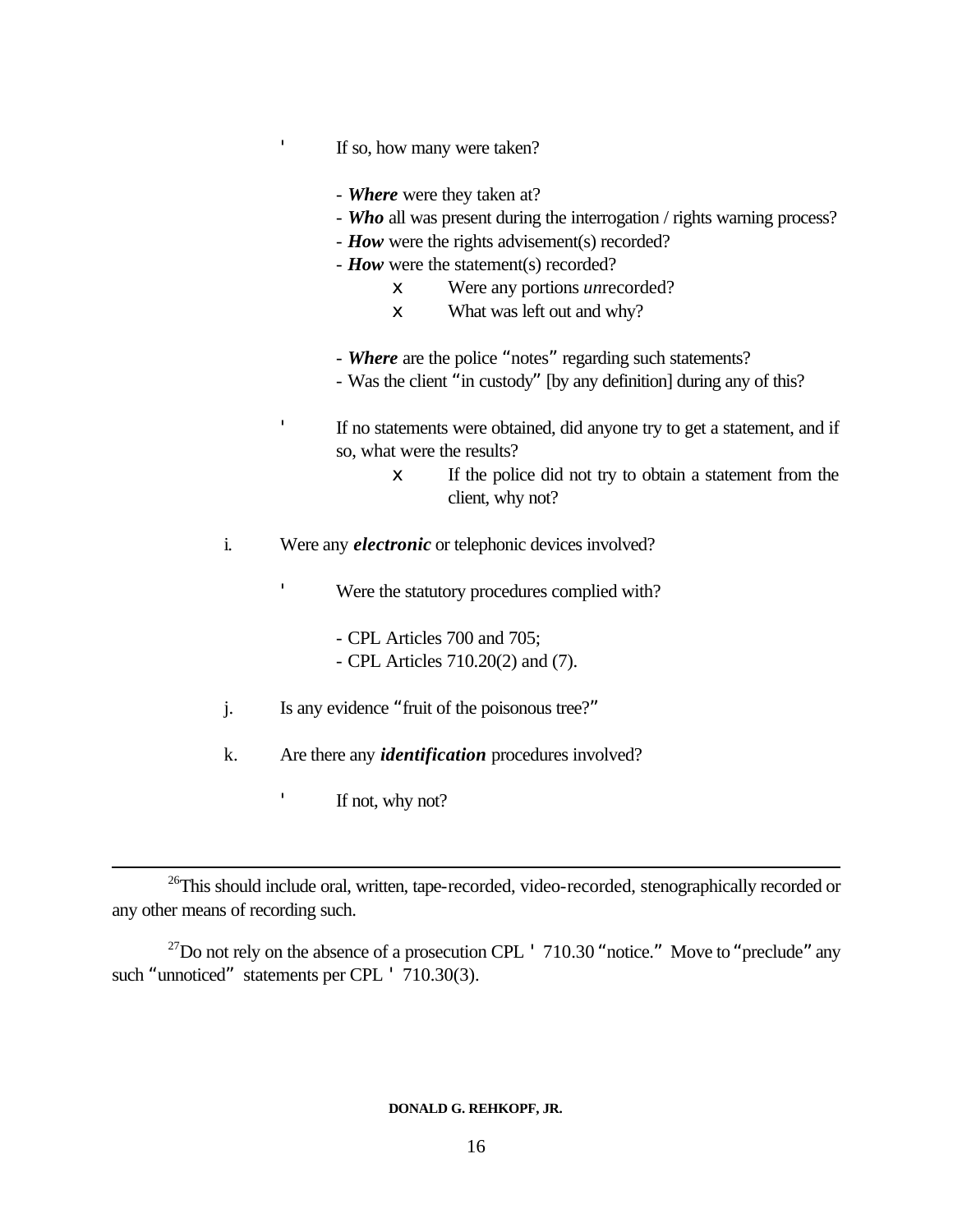If so, how many totally?

- *Who* conducted such?
- *Who* all participated in such?
- *What* were the results of each procedure?

Was a "show up" involved?

- *Why* was this used?
- *Where* did it occur?
- *What* specifically was done?
- *Who* all was involved in this process?
- *What* was said to the witness(es)?

Were photographs involved?

- *Where* did they come from?
- *Where* are they now?
- *What* was said to the witness(es)?
- Did the client ever ask for an attorney?
- Did the ID procedure occur pre- or post-arraignment?
- l. *Pre-Indictment Suppression Motions:* [CPL section 710.50(1)] for felony cases, this motion can be made *before* the case is submitted for presentment to the Grand Jury. If successful, the evidence is kept from the Grand Jury.
- **2.** *Motions to Quash:* A rare defense motion, unless perhaps client records are

involved. *E.g.,* if a client's medical records are subpoenaed in a rape case or mental health records, if a

mental state or condition may be at issue. This motion must be made *before* the return date of the

subpoena. CPLR section 2304; *Brunswick Hospital Ctr. v. Haynes*, 52 NY2d 333 (1981).

l

 If a client's *bank records* are involved, assert the federal *Right to Financial Privacy Act*, 12 U.S. Code section 3401 *et seq.,* [RFPA] remedies.<sup>28</sup>

 $^{28}$ Be careful here. There is no specific right to have financial records "suppressed" under the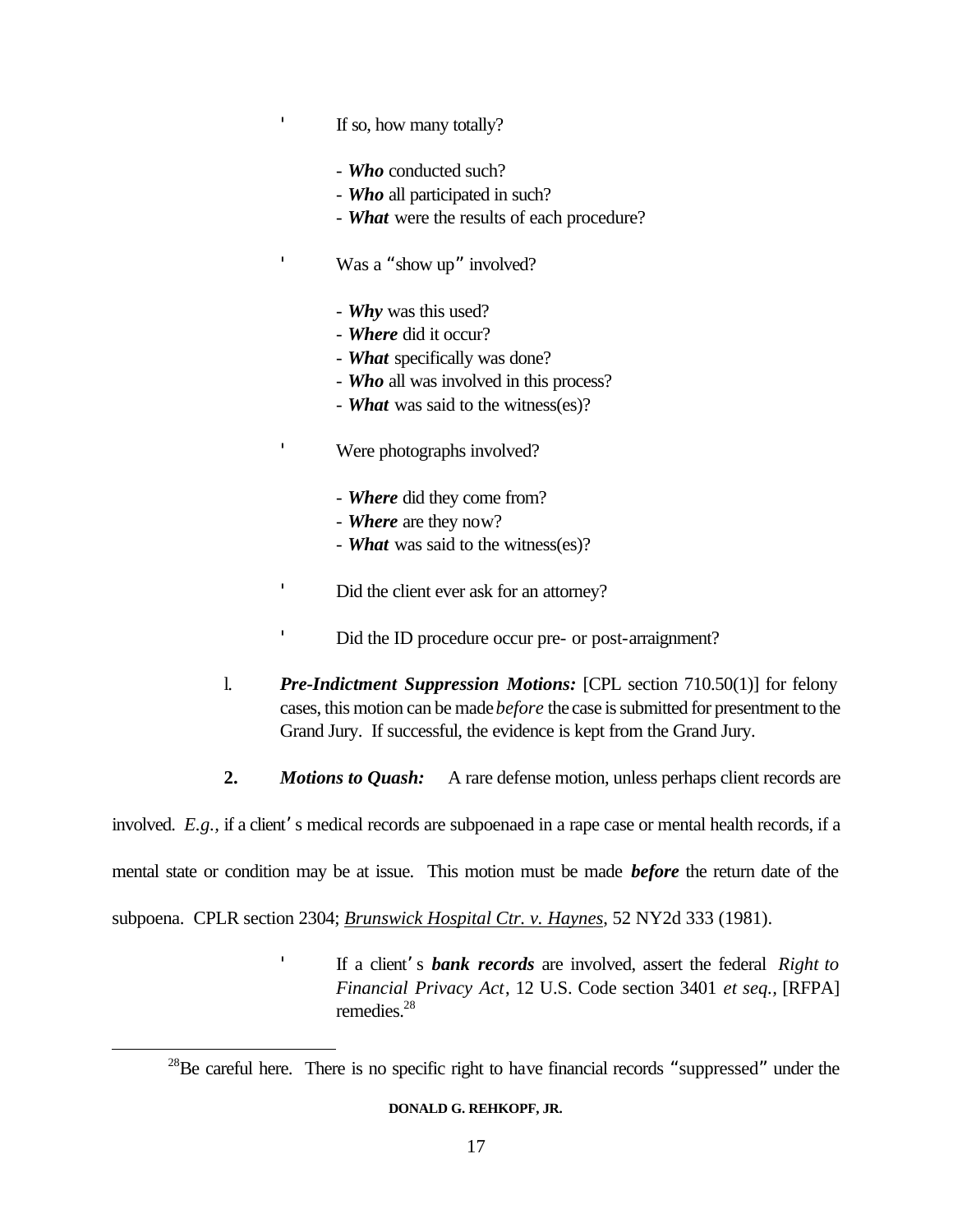**3.** *Motions to Strike Scandalous or Prejudicial Matter:* CPLR section 3024(b). While not encompassed *per se* in the CPL, since the court has the power to *dismiss* charges entirely, this greater authority must necessarily include the lesser power to strike portions of a charge. *People v. Cirillo*, 100 Misc2d 527, at 531 (Sup. Ct., Bronx Co. 1979).

## **D. MOTIONS FROM "HELL."**

l

This is a generic category of motions that will torment you incessantly, both because of the vast amount of work required and because you will soon be asking yourself, "why am I doing this?" The issues are generally more bizarre than any law school examination and legal authority more scarce than time for a bar examination question. So, what are we talking about?

# **1.** *Motions to Dismiss - Penal Law Section is Facially Unconstitutional.*

While rare, there are still some sections of the penal law that give rise to some serious constitutional issues, *e.g.,* vagueness, overbreadth, etc.. *See, e.g.,* Criminal Possession of Computer Regulated Material, PL section 156.35; Unlawful Use of Secret Scientific Material, PL section 165.07; Fraudulent Accosting,

RFPA's provisions - only the Motion to Quash. *But see, U.S. v.88 Designated Accounts*, 740 F.Supp 842, at 851 (S.D. FL 1990):

> [The] Court has the authority to suppress evidence obtained in willful violation of a statute or as a result of other governmental misconduct . . . ." (Citations omitted).

There is a right to suppress under *New York* law, to wit: CPL ' 710.20(a), as the "unlawful or improper acquisition of evidence. . . ." where the unlawfulness is the violation of the RFPA.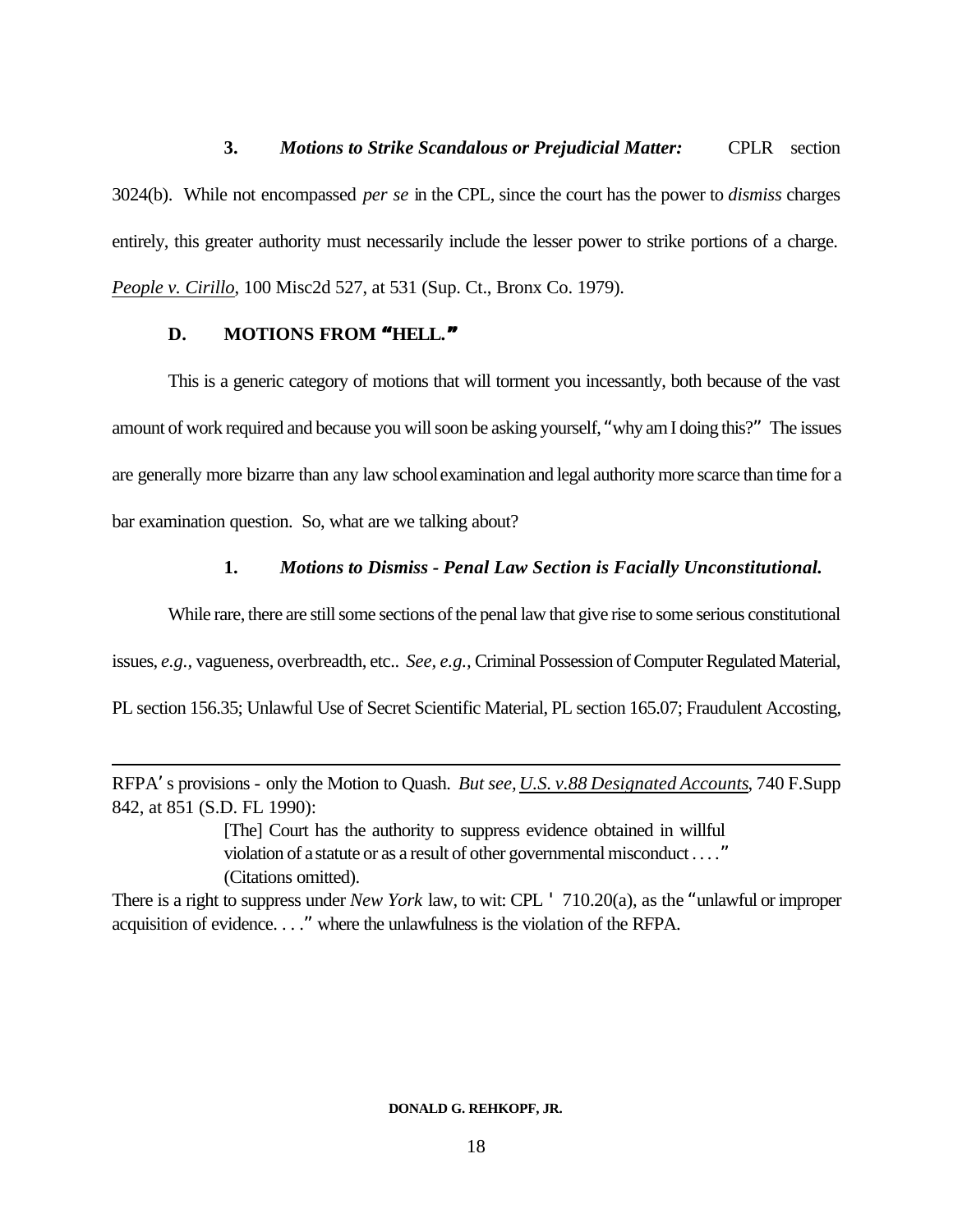PL section 165.30. **NOTE:** CPLR section 1012(b), requires that the New York Attorney General be notified where the constitutionality of a state statute is at issue. While this section states that the "court shall notify" the AG, as a matter of practice and pleading, just serve them a copy of your Motion, to insure compliance. If such a Motion is your "case," you do not want to procedurally default because the AG's office was not properly notified.

### **2.** *Motions to Dismiss - Penal Law Section is Applied Unconstitutionally.*

Fertile ground in drug cases. For example, a back-seat passenger in a car is charged with possession of controlled substances found in the glove compartment, per the automobile "presumption." PL section 220.25(1) [ "knowing possession"]. If thereafter, based on the "packaging" [50 "dime" bags], this passenger is then charged with possession with intent to sell, you have a classic "inference upon an inference" argument. *People v. Dumas*, 156 Misc2d 1025 (Sup. Ct., Kings Co. 1992). *Compare, People v. Versaggi*, 83 NY2d 123 (1994), with David Tunick, *People v. Versaggi: A Conviction for a Computer Crime That Was Not Committed,* 33 Crim. L. Bull. 543 (Nov.-Dec. 1997).

## **3.** *Change of Venue Motions.*

These are made to the Appellate Division per CPL section 230.20(2). *See People v. Brensic*, 136 AD2d 169 (2nd Dept. 1988), where one such motion was actually granted!

### **E. HISTORICAL MOTIONS.**

This category of motions deals with events other than "search and seizure" type motions, *e.g.,* things that have occurred in the past that now have some bearing on the proceedings. Some of the more obvious ones are:

1. Dismissal for exceeding the Statute of Limitations. CPL section 30.10.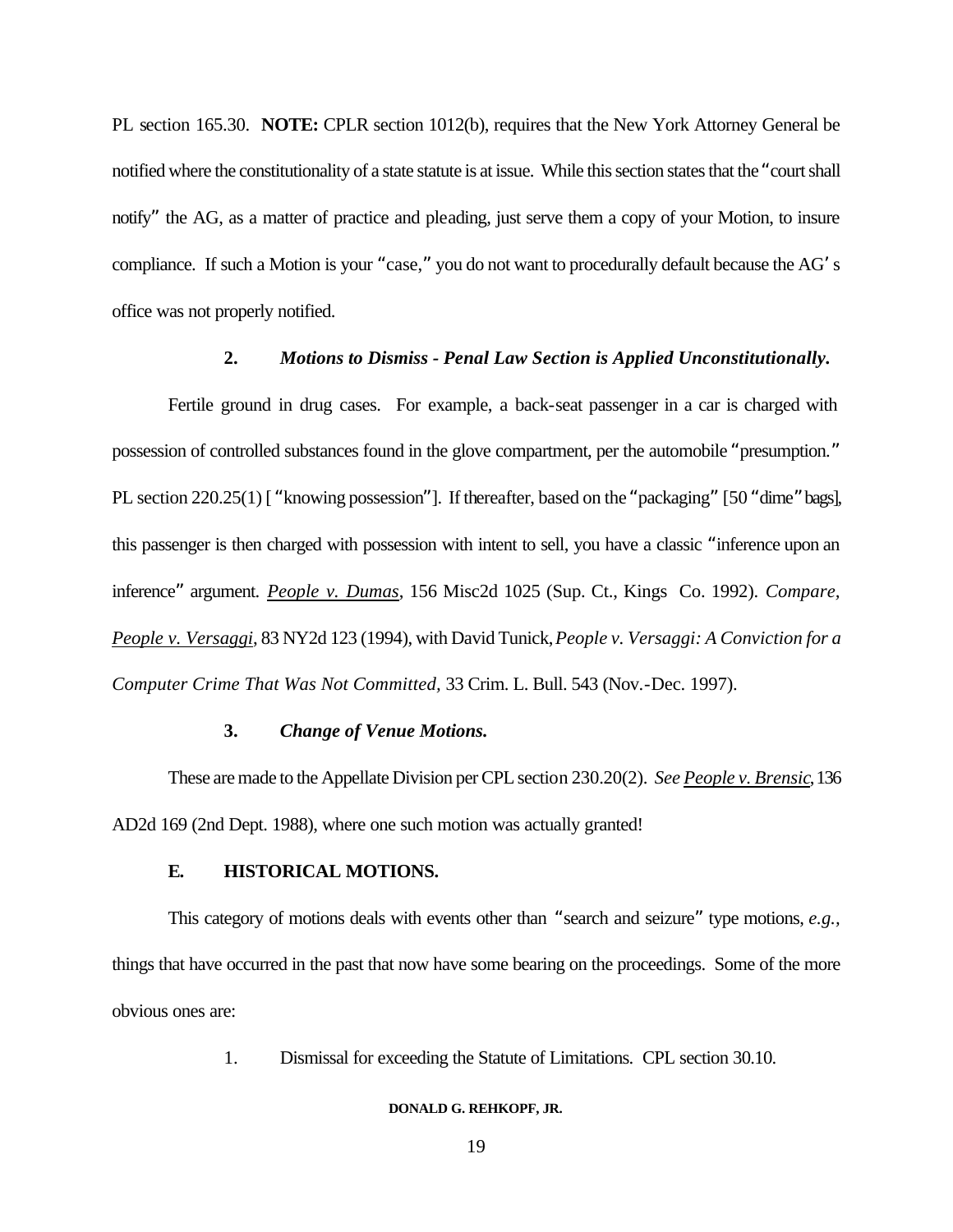- 2. Dismissal for CPL section 30.30 violations.
- 3. Dismissal for lack of jurisdiction over the *offense*.
	- a. Multi-state crime, CPL section 20.30.
	- b. Geographical jurisdiction:

'

'

 County, CPL section 20.40; Cities, Towns and Villages, CPL section 20.40.

- 4. Dismissal as prosecution is barred by *former* jeopardy, CPL section 40.20 [*see also,* CPL section 210.20(1)(e)]; *Matter of Northrup v. Relin*, 194 AD2d 228 (4th Dept. 1994). $^{29}$
- 5. Dismissal as prosecution is barred by *double* jeopardy, CPL section 40.40.
- 6. Dismissal as prosecution is barred by defendant's *immunity*:
	- a. Non-grand jury immunity, CPL section 50.20(3);
	- b. Grand Jury immunity, CP: section 190.40(2).
- 7. Dismissal as a result of Grand Jury defects:
	- a. Procedural problems, CPL section 190.25.
	- b. Incompetent or inadmissible evidence used, CPL section 190.30
	- c. Failure to provide Accused right to appear and testify, CPL section 190.50(5).

Per CPL section 190.50(5)(c), this motion must be made within five [5] days of arraignment.

8. Preclusion of Inaudible Tape/Video recordings. *People v. Lubow*, 29 NY2d 58 (1971).

# **F. MOTIONS TO MAKE EVERYONE PLAY BY YOUR RULES.**

 $^{29}$ *Northrup*, a case the author handled was done by way of an Article 78, CPLR, action, as a means to expedite a final resolution, after the Trial Judge indicated a strong preference *not* to have to deal with child, sexual abuse allegations. The  $4<sup>th</sup>$  Department granted relief.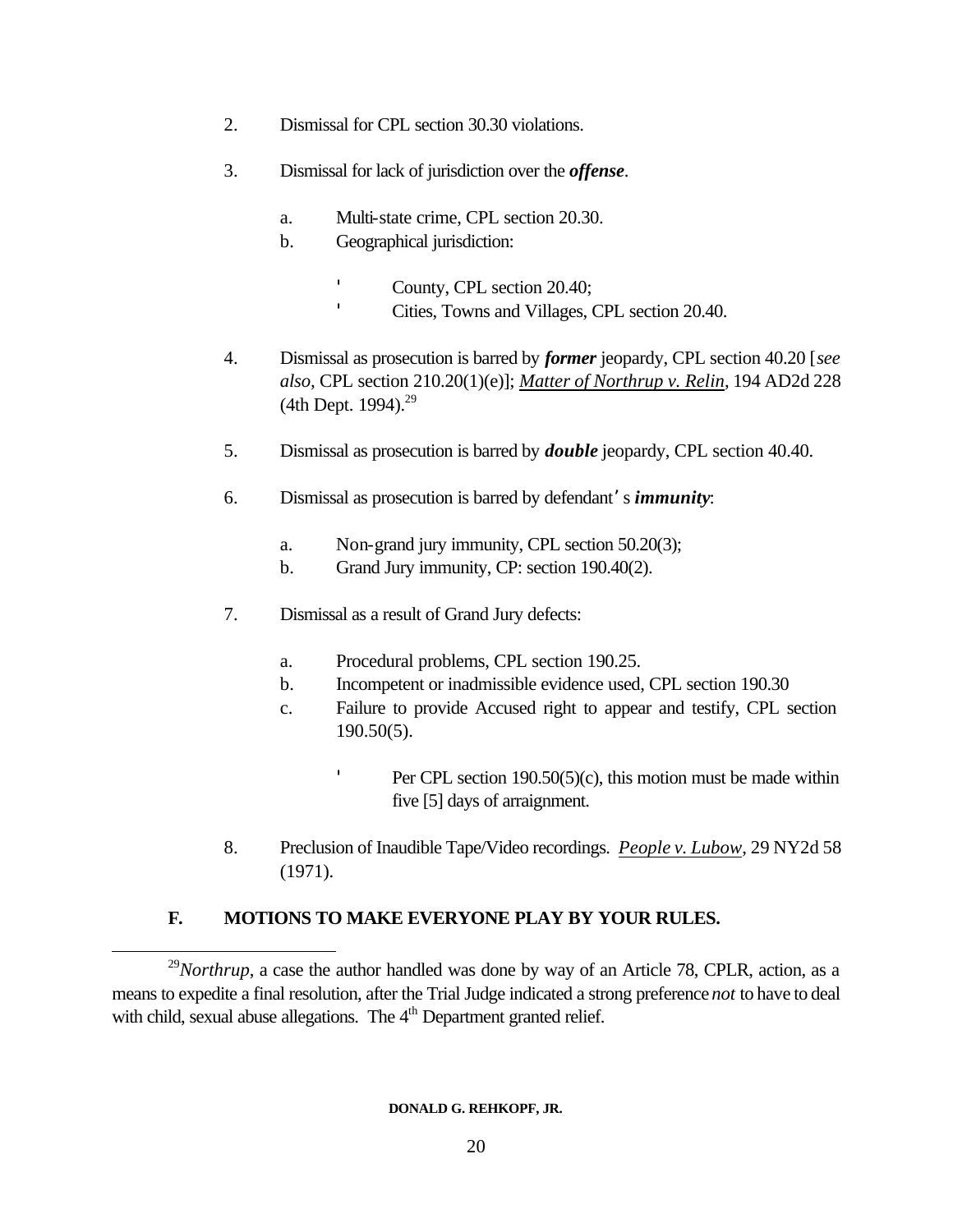- 1. *Severance* of:
	- a. Offenses, CPL section 200.20(3);
	- b. Defendants, CPL section 200.40(1).
- 2. *Sequestration* of witnesses and potential witnesses.
- 3. *"In Limine"* motions *i.e.,* to preclude unduly prejudicial evidence *or* conduct at trial, *e.g.,* "Sandoval" motions.
	- ' Peskin, *Innovative Pre-Trial Motions in Criminal Defense,* 1 Am. J. Trial Advoc. 35, at 64 (1977);
	- Annot. 63 A.L.R.3d 311.

Peskin, *supra*, suggests the following as *objectives* of such motions:

- Isolation of prejudicial evidence (or conduct);
- Maximizing discovery in sensitive areas;
- Force prosecution to elect certain strategies;
- Preserve record for appeal;
- Induce more favorable plea offers.

# **G. SEX, TOYS, and TELEVISION.**

 $\mathbf{r}$ 

l

- 1. Motion *in limine* to utilize *Complainant's* <sup>30</sup> "Sexual Conduct:"
	- a. Sex cases, CPL section 60.42;
	- b. Non-sex cases, CPL section 60.43.
- 2. Motions to *Preclude* the use of "Anatomical Dolls," CPL section 60.44.
	- Demand a hearing to establish foundation for being "anatomically correct," and to preserve record for objections.
- 3. Motion to Preclude Utilization of "Closed Circuit Television" Testimony under CPL Article 65.

 $30$ From a psychological standpoint, never refer to a complainant as a "victim." You are impliedly conceding that a crime has been committed - something that your client may dispute.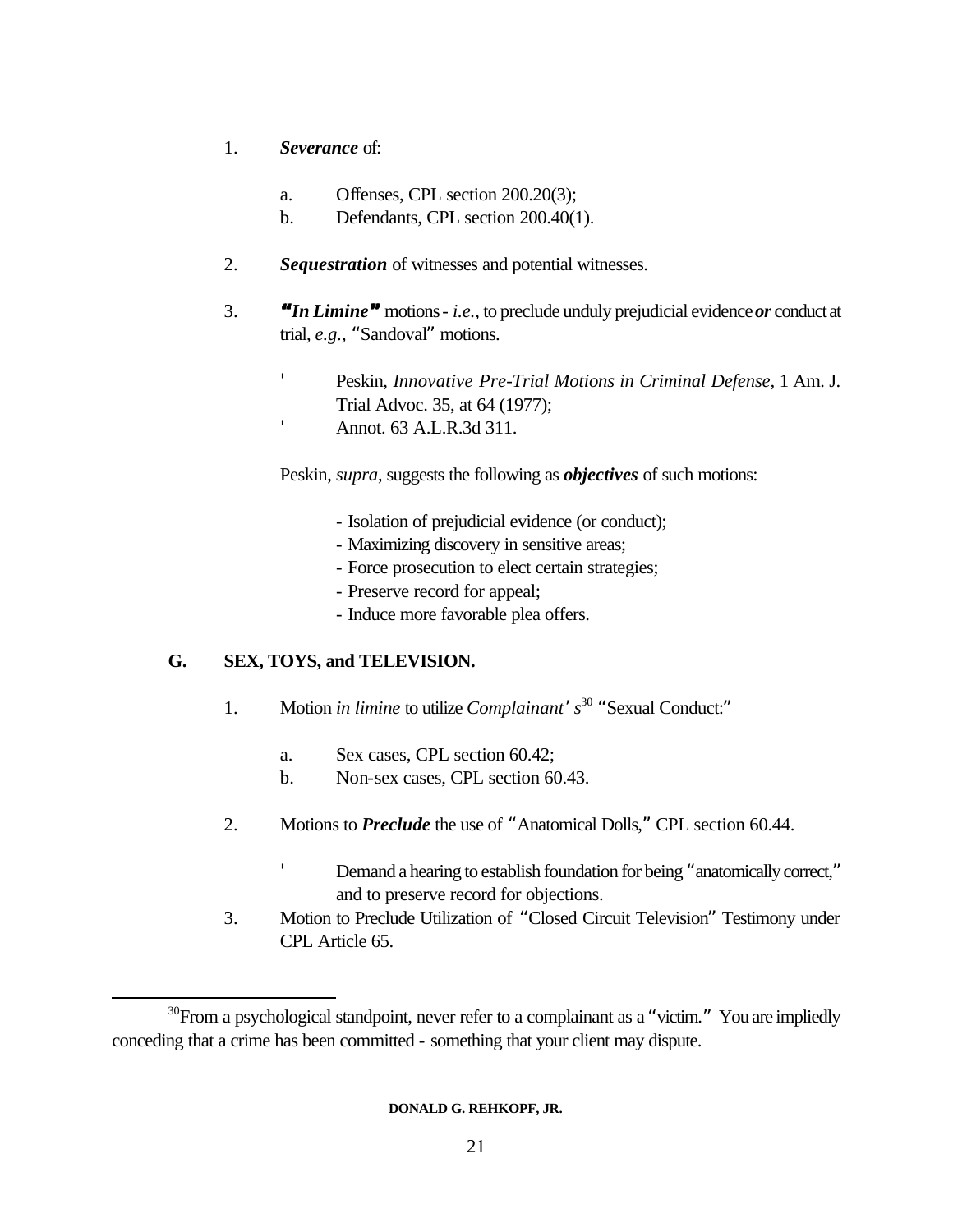This is a "preemptive strike" motion. *See* CPL section 60.20.

# **H. "IT JUST AIN'T FAIR" MOTIONS.**

- Dismissal in the Interests of Justice, CPL sections 210.21(1)(i) and 210.40.

# **I. "THE CONSTABLE BLUNDERED" OR TECHNICAL SUPPRESSION MOTIONS.**

These motions are based upon failures to comply with New York's statutory schemes pertaining to

arrests, searches and seizures.

- 1. Defective Arrests based upon Arrest Warrants:
	- a. Mandatory contents of warrant, CPL section 120.10(2).
	- b. Improperly *executed:*
		- Failure to inform Defendant of warrant, CPL section 120.80(2); - Failure to notify of "authority and purpose" for entry, CPL section 120.80(4)
- 2. Defective Arrests *without* Arrest Warrants:
	- a. When and where authorized, CPL section 140.10.
	- b. *Procedure:*

'

'

- Failure to inform of "authority and purpose" and of "reason for such arrest," CPL section 140.15(2);
	- Failure to notify of "authority and purpose" for *entry*, CPL section 140.15(4), and CPL section 120.80(4) and (5).
- 3. *Juvenile Arrests* failure to "immediately" notify parent or legal guardian of arrest and location of detention facility.
- 4. Defective Search Warrants, CPL Article 690.
	- a. What and Who are subject to search, CPL section 690.15.
	- b. Not *timely* executed, *i.e,* "stale," CPL section 690.30.
	- c. Mandatory contents of *application*, CPL section 690.35(2).
	- d. Mandatory contents of *warrant*, CPL section 690.45.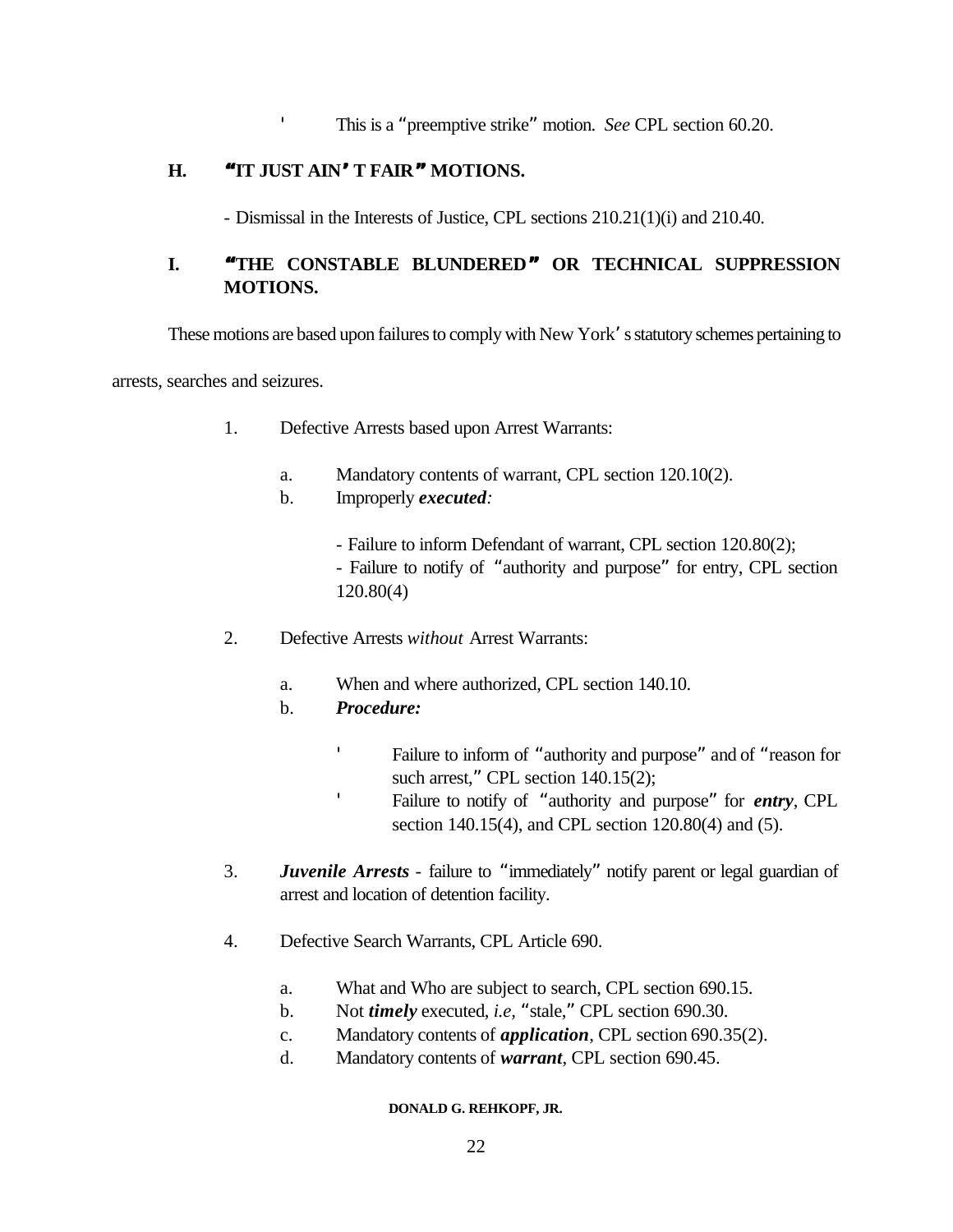# e. Improper execution, CPL section 690.50. **J. "I LOVE NEW YORK" SUPPRESSION MOTIONS.**

Fortunately, at least for now, the New York Constitution and Civil Rights Law give those criminally accused expanded legal rights, not or no longer available under the federal constitution. Thus, a little more cerebration may be necessary, not to mention research, if you cannot champion liberty via the U.S. Constitution. Generally speaking, the following areas of the New York "Bill of Rights" should not be overlooked in the motion process:

|  | Art. I, section 6: | Self-incrimination; right to counsel; confrontation. |  |
|--|--------------------|------------------------------------------------------|--|
|--|--------------------|------------------------------------------------------|--|

- 2. Art. I, section 8: Freedom of speech, especially in obscenity cases;
- 3. Art. I, section 12: Search and Seizure.

Finally, NY Civil Rights Law section 12, grants an express right to "present a defense." *People v. Hudy*, 73 NY2d 40 (1988).

# **K. LET FAMILY COURT DO THE WORK.**

If the client is a "juvenile offender" [CPL section 1.20(42)], never pass up the opportunity for making a Motion to Remove the matter from Criminal Court to Family Court.

- 1. "In the interests of justice," required, CPL section 210.43(1)(a).
- 2. Consent of District Attorney required for certain offenses, CPL section  $210.43(1)(b)$ .
- 3. *Procedure*: CPL Article 725:
	- a. Utilize motion procedure for dismissal of Indictment, CPL section 210.45(1) and (2), per CPL section 210.43(3).
	- b. A hearing is authorized, CPL section 210.43(4).

# **L. MOTIONS AT TRIAL - Never Give Up!**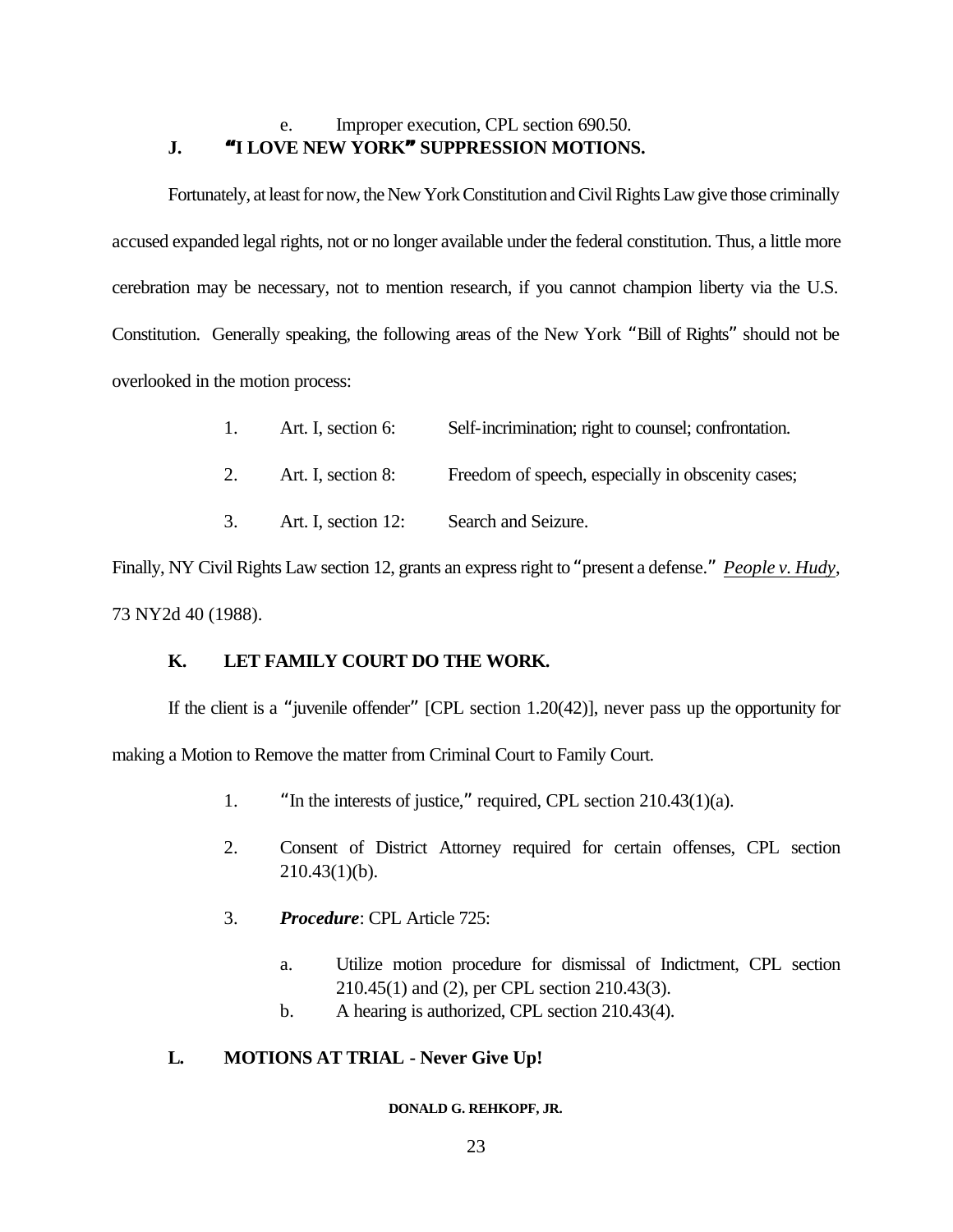- 1. Dismissal based on inadequate prosecution opening statement, CPL section 260.30(3)[Jury trials only]; *People v. Kurtz*, 51 NY 2d 380 (1980).
- 2. Challenging the jury panel, CPL section 270.10.
- 3. Dismissal for *Batson* violations.
- 4. Taking a trip to view the scene, CPL section 270.50.
- 5. Compelling immunity for *defense witnesses* or alternatively, dismissal for denial of due process. Where a crucial defense witness will plead "the Fifth," move to have him/her immunized *after* you have made a written request for the prosecutor to grant such and it is denied. *See generally, Matt v. LaRocca*, 71 NY2d 154 (1987); *People v. Shapiro*, 50 NY2d 747 (1980); *People v. Ballard*, 167 AD2d 895 (4th Dept. 1990).
- 6. Motion to Compel the use of the written, jury questionnaire, CPL section 270.15.

# **M. "MISTRIAL" MOTIONS.**

- 1. For prejudice, "when there occurs during the trial an error or legal defect in the proceedings, or conduct inside or outside the courtroom." CPL section 280.10(1).
	- **TEST:** Must be prejudicial *and* deprive a "fair trial."
- 2. Physical impossibility, CPL section 280.10(3); *e.g.,* jury reduced below "quorum," illness of counsel or judge, etc..
- 3. *Jeopardy:* When does it attach? Normally, not upon *defense* motion for mistrial. *Napoli v. Supreme Court*, 40 AD2d 159 (1st Dept. 1972), *aff'd* 33 NY2d 980. However, it *may* attach if based upon prosecutorial misconduct calculated to provoke a defense motion for mistrial. *U.S. v. Jorn*, 400 U.S. 470 (1971).

# **N. TRIAL ORDER OF DISMISSAL [TOD], CPL ARTICLE 290.**

- 1. *Timing:* Motion for TOD made either at:
	- a. Conclusion of People's case, or
	- b. Conclusion of all evidence. CPL section 290.10(1).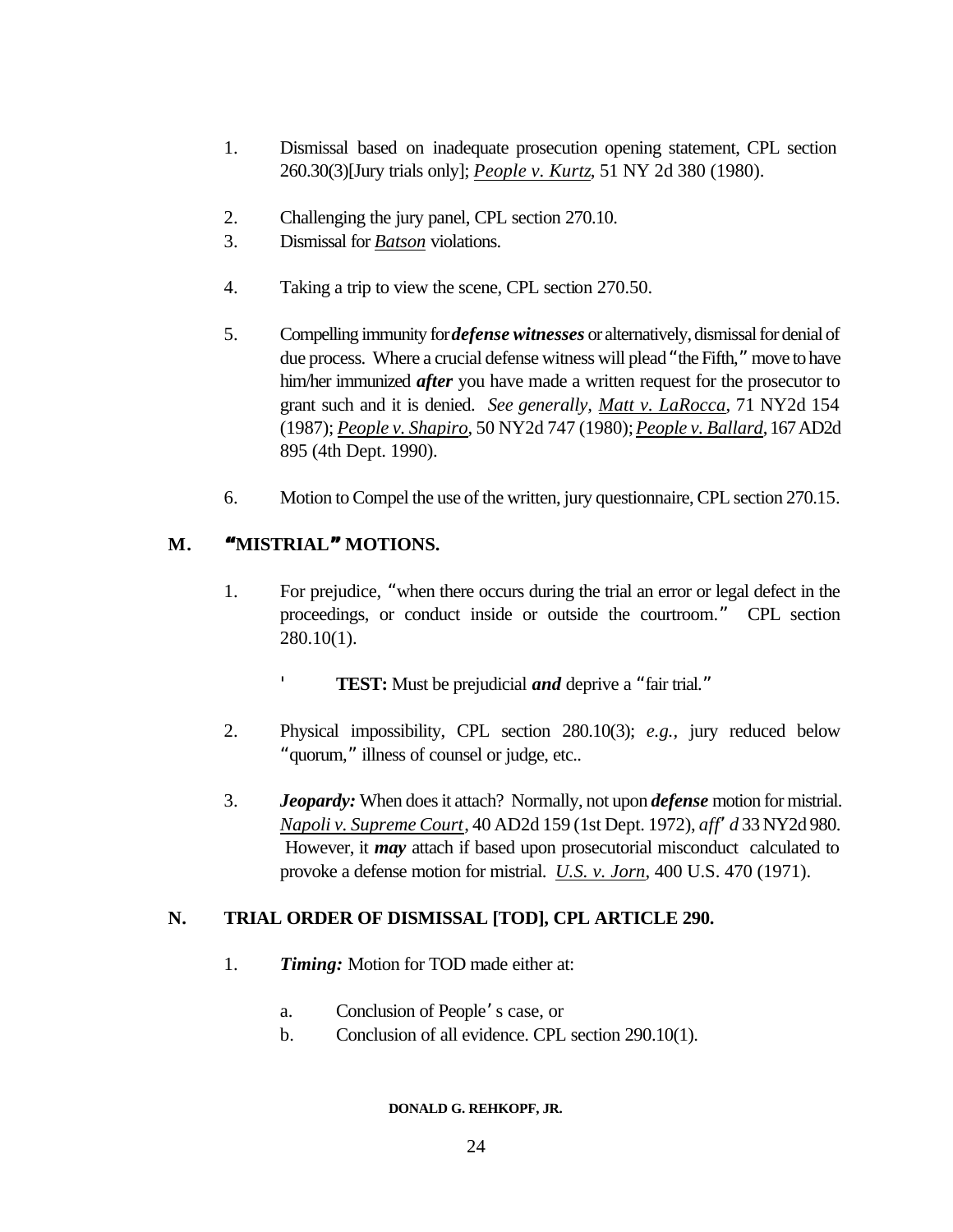- 2. *Contents* must address:
	- a. Each count of the Indictment, CPL section 290.10(1); or
	- b. Each charge in an Information, CPL section 290.10(1), and section 360.40.
- 3. If the Court "reserve[s] decision" until after the jury verdict, to preserve the issue, *renew* your request because the "court *shall* proceed to determine the motion... ." CPL section 290.10(1).

# **O. MOTION TO SET ASIDE VERDICT.**

- 1. *Timing:* may be made at "any time *after* rendition of a verdict of guilty and *before* sentence," CPL section 330.30.
- 2. *Grounds* for motion:
	- a. Any ground requiring reversal or modification by an appellate court, CPL section 330.30(1).
	- b. Juror misconduct or improper conduct in relation to a juror, CPL section 330.30(2).
	- c. Newly discovered evidence. CPL section 330.30(3).
- 3. *Procedure: see* CPL section 330.40.

# **P. MOTION FOR** *PRE-SENTENCE* **HEARING.**

- 1. *Timing:* before sentence pronouncement.
- 2. *Purpose:* Make a record to:
	- a. Resolve factual discrepancies in the Presentence Report<sup>31</sup> "or other information the Court has received," or
	- b. "assist the Court in its consideration of any matter relevant to the sentence to be pronounced."
- 3. *Procedure: see* CPL section 400.10(3).
- 4. Determining the amount of a *fine*, CPL section 400.30.

<sup>31</sup>This is particularly important if *restitution* is an issue.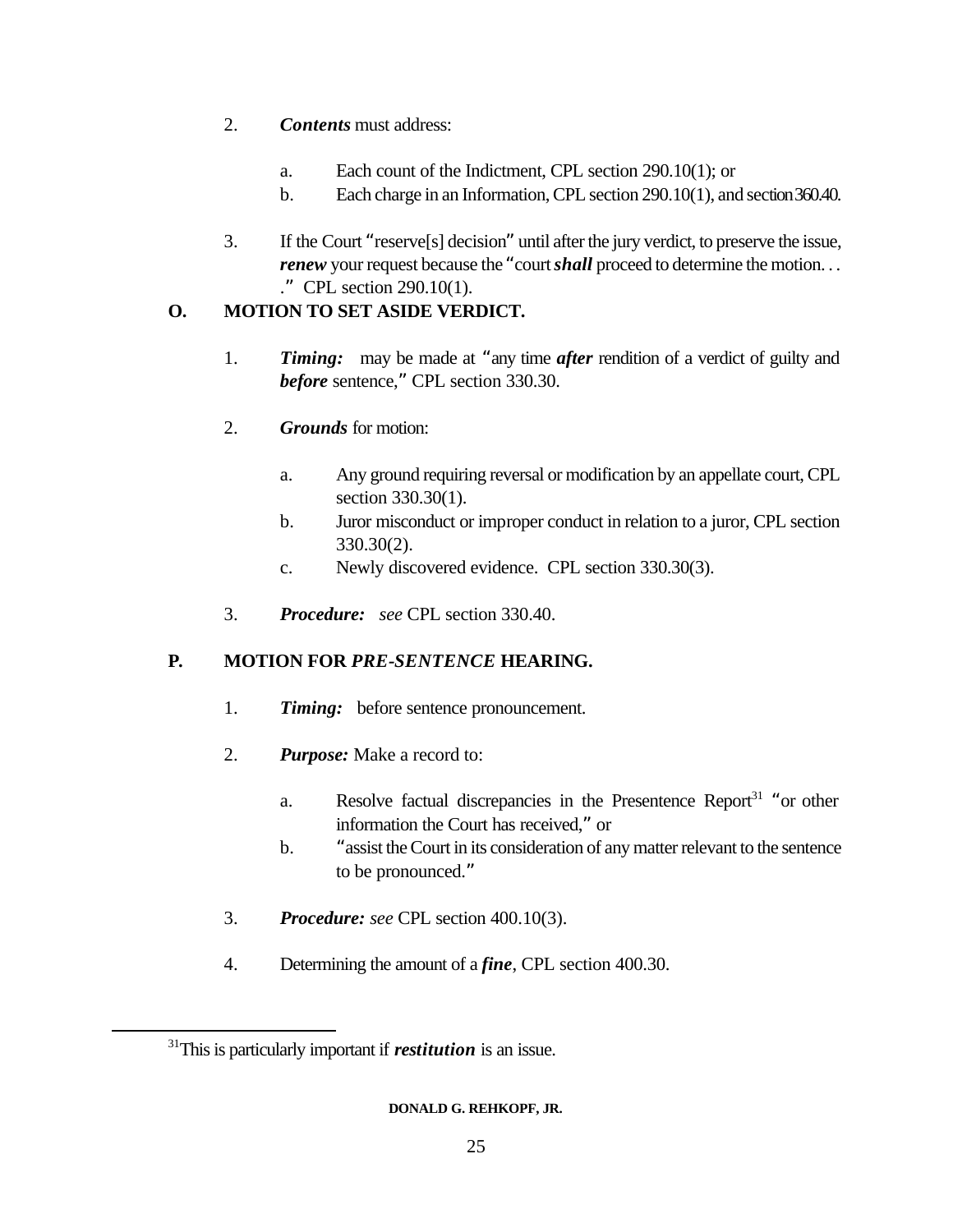- a. *Notice*: "not less than ten (10) days," CPL section 400.30(1).
- b. Burden and standard of proof: on the *People* by a *preponderance* of the evidence, CPL section 400.30(4).

# **Q. POST-JUDGMENT MOTIONS.**

- 1. Motion for *Resentencing* for inability to pay fine, restitution or preparation, CPL section 420.10(5), and section 420.30.
- 2. Motion to Vacate Judgement, CPL section 440.10.
	- *Procedure:* CPL section 440.30.
- 3. Motion to Set Aside Sentence, CPL section 440.20.
	- *Procedure:* CPL section 440.30.

# **III. CONCLUSION AND BENEDICTION.**

Clients will always complain, especially in criminal proceedings. However, the mental exercise in formulating, researching and drafting applicable motions graphically demonstrates to the client, the Court and opposing counsel that you intend to be the "*magister litis.*" <sup>32</sup> Cerebration is the key ingredient to making motions move - to get the Court to do something helpful for your trial strategy or post-trial issues. Even if the Court ultimately denies the motion that is "key" to your game plan, the process should have provided you with additional information which will be used for trial preparation, *e.g.,* a suppression hearing. The power of semantics should not be overlooked in the criminal motion process as words must create the image that you want to Court to see. Thinking about what you want the Court to see and do for you and utilizing the various motions discussed herein, or creating new ones necessary for your goals, will elevate the

<sup>32</sup>*See* fn. 4, *supra.*